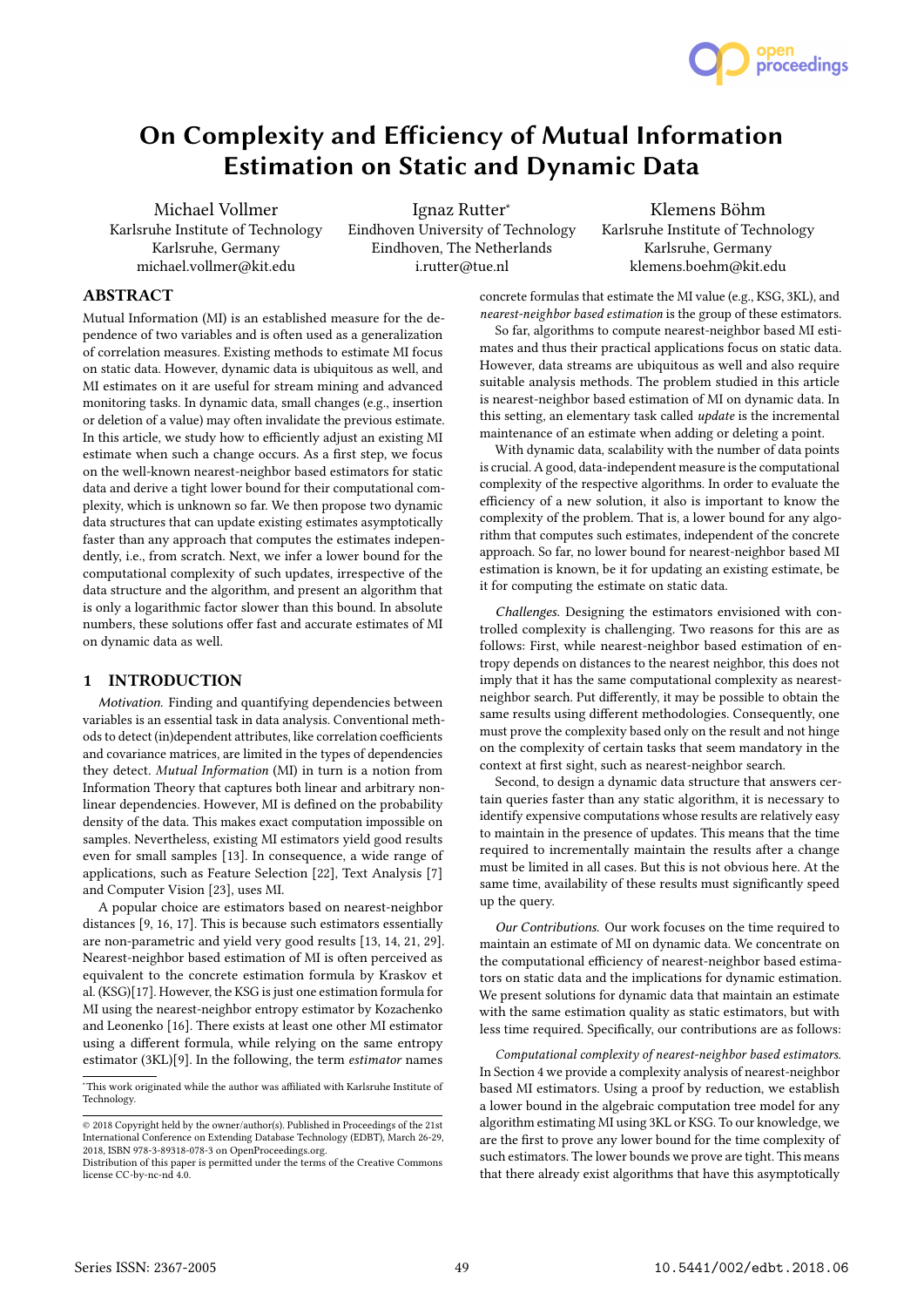optimal running time. Additionally, we use this result to infer lower bounds for the maintenance of KSG and 3KL estimates on dynamic data.

Dynamic data structures. In this article, we present two dynamic data structures. The first one is DEMI, which estimates nearest-neighbor based MI on a dynamic data set, see Section 5. This data structure holds a set of data points and some intermediate computation results we use for the estimation. The data structure allows insertion and deletion of data points and querying the estimate using all data points stored. Both the 3KL and the KSG estimator can use this data structure. We prove that updating an estimate using DEMI is asymptotically faster than the lower bound for static estimates, i.e., computing the estimate from scratch. To our knowledge, we are first to present a way of maintaining a KSG estimate on dynamic data that requires asymptotically less time than static estimation and preserves the estimate without any approximation.

Near-optimal computation time. The second data structure we present, ADEMI, integrates existing state-of-the-art data structures and algorithms into DEMI to reduce computation time, see Section 6. While the structure does not offer a speedup when maintaining the KSG estimate, we can maintain the 3KL estimate in polylogarithmic time. In particular, we are only a logarithmic factor slower than the lower bound shown in Section 4.

Systematic experimental evaluation. Finally, we evaluate our approaches experimentally, using a broad variety of dependency types and noise levels, in Section 7. We show that both KSG and 3KL converge to the true MI values with a good rate of convergence. This is a stark contrast to another recently published estimator for MI on sliding windows [3]. Additionally, we show that our data structures perform very well when maintaining MI estimates on large samples.

## 2 FUNDAMENTALS

We begin by revisiting the foundations of MI and its estimation.

Mutual Information. Introduced by Shannon [26], the notion of entropy is a measure for the expected information from observing the value of a random variable  $X$ , noted as  $H(X)$ . The expected information for observed values of two random variables  $X$  and  $Y$ is the natural extension joint entropy  $H(X, Y)$ . This gives way to the notion of Mutual Information

$$
I(X; Y) = H(X) + H(Y) - H(X, Y),
$$
\n(1)

which describes the information shared between both variables. Using the definition of entropy for continuous random variables in Equation 1 yields the differential definition of MI

$$
I(X; Y) = \int_{Y} \int_{X} p(x, y) \log \left( \frac{p(x, y)}{p(x)p(y)} \right) dx dy
$$
 (2)

where  $p(x)$ ,  $p(y)$  and  $p(x, y)$  are the marginal and joint probability<br>density functions of X and X respectively [8]. Heing the natural density functions of  $X$  and  $Y$ , respectively [8]. Using the natural logarithm, MI is then measured in the natural unit of information (nat).

Nearest-Neighbor based Estimation. Kozachenko and Leonenko [16] presented a nearest-neighbor based estimator for (joint) entropies for a given sample. They used the distance to the  $k$ -th nearest neighbor as a means to approximate the density of the distribution for that region. They also have proven that this method yields a consistent estimator for entropy independent of the choice of  $k$ . 'Consistent' means that, with increasing sample



Figure 1: Illustration of the notation used for the 3KL.

size, the estimate converges towards the true entropy value. Their method is as follows:

Let  $Q = \{q_1, \ldots, q_n\} \subseteq \mathbb{R}^d$  be a set of points in a d-dimen-<br>and qualidate grace, and let  $c^k(a)$  be the distance between sional euclidean space, and let  $\epsilon_{Q}^{k}(q_i)$  be the distance between  $q_i$  and its k-th nearest neighbor in Q using the  $L_{\infty}$ -norm, also known as maximum distance. Heing the notation by Kraskov et known as maximum distance. Using the notation by Kraskov et al. [17], the entropy estimator by Kozachenko and Leonenko [16] is

$$
\hat{H}(Q) = \psi(n) - \psi(k) + \log(2^d) + \frac{d}{n} \sum_{i=1}^n \log(\epsilon_Q^k(q_i)),
$$
 (3)

where  $\psi$  is the digamma function. That is,  $\psi(x) = \sum_{m=1}^{x-1} \left(\frac{1}{m}\right) - C$ , for  $x > 1$  with  $C \approx 0.577$  being the Euler-Mascheroni-Constant. where  $\psi$  is the digamma function. That is,  $\psi(x) = \sum_{m=1}^{\infty} (\frac{1}{m}) - C$ <br>for  $x \ge 1$  with  $C \approx 0.577$  being the Euler-Mascheroni-Constant.

We now say how this entropy estimator is used to estimate MI. Let  $P = \{p_1 = (x_1, y_1), \dots, p_n = (x_n, y_n)\} \subseteq \mathbb{R}^2$  be a sample<br>of a random variable with two attributes. Note that we use *P* for of a random variable with two attributes. Note that we use  $P$  for the sample whose MI value we are interested in. This may be the original, full data set as well as the set of the most recent points of a data stream or any other subsample. Additionally, let  $X = \{x_1, \ldots, x_n\}$  and  $Y = \{y_1, \ldots, y_n\}$  be the sets of all values of the respective attribute in the sample. We use  $\epsilon_P^k(p_i), \epsilon_X^k(x_i)$ and  $\epsilon_Y^k(y_i)$  to refer to the distance of  $p_i$ ,  $x_i$  and  $y_i$  to its k-th near-<br>est neighbor in P Y and Y respectively. Figure 1 illustrates an est neighbor in P, X and Y, respectively. Figure 1 illustrates an exemplary set P, with  $k = 1$  and  $p_k$ , x; and  $y_k$  marked as sources exemplary set P, with  $k = 1$  and  $p_i$ ,  $x_i$  and  $y_i$  marked as squares.<br>Inserting Equation 3 into Equation 1 yields the MI estimator Inserting Equation 3 into Equation 1 yields the MI estimator

$$
\widehat{I_{3KL}}(P) = \psi(n) - \psi(k) + \frac{1}{n} \sum_{i=1}^{n} \log \left( \frac{\epsilon_X^k(x_i) \cdot \epsilon_Y^k(y_i)}{(\epsilon_P^k(p_i))^2} \right).
$$
 (4)  
Because this estimator estimates each of the three entropies in

Equation 1 separately with the estimator by Kozachenko and Leonenko, we call the estimator 3KL. This estimator has also been used by Evans [9] for MI estimation on static data. Additionally, because each term in Equation 1 is estimated using a consistent estimator, the 3KL also is a consistent estimator.

Varying numbers of nearest neighbors. A different approach to use Equation 3 for MI estimation was proposed by Kraskov et al. [17]. While the 3KL uses the same k when estimating  $\hat{H}(X)$ ,  $\hat{H}(Y)$  and  $\hat{H}(P)$  to obtain a compact formula, Kraskov et al. adjust  $k$  for every point such that the logarithmic term is 0. The idea is to make the distances  $\epsilon_P^k(p_i), \epsilon_X^k(x_i)$  and  $\epsilon_Y^k(y_i)$  of a point to its nearest neighbors in X. Y and P identical. To achieve this its nearest neighbors in  $X, Y$  and P identical. To achieve this, the parameter k for  $\epsilon_X^k(x_i)$  and  $\epsilon_Y^k(y_i)$  has to be set accordingly<br>and may be different for each point. Specifically, each nearest and may be different for each point. Specifically, each nearest neighbor  $p_j$  of  $p_i$  in  $P$  should result in  $x_j$  being a nearest neighbor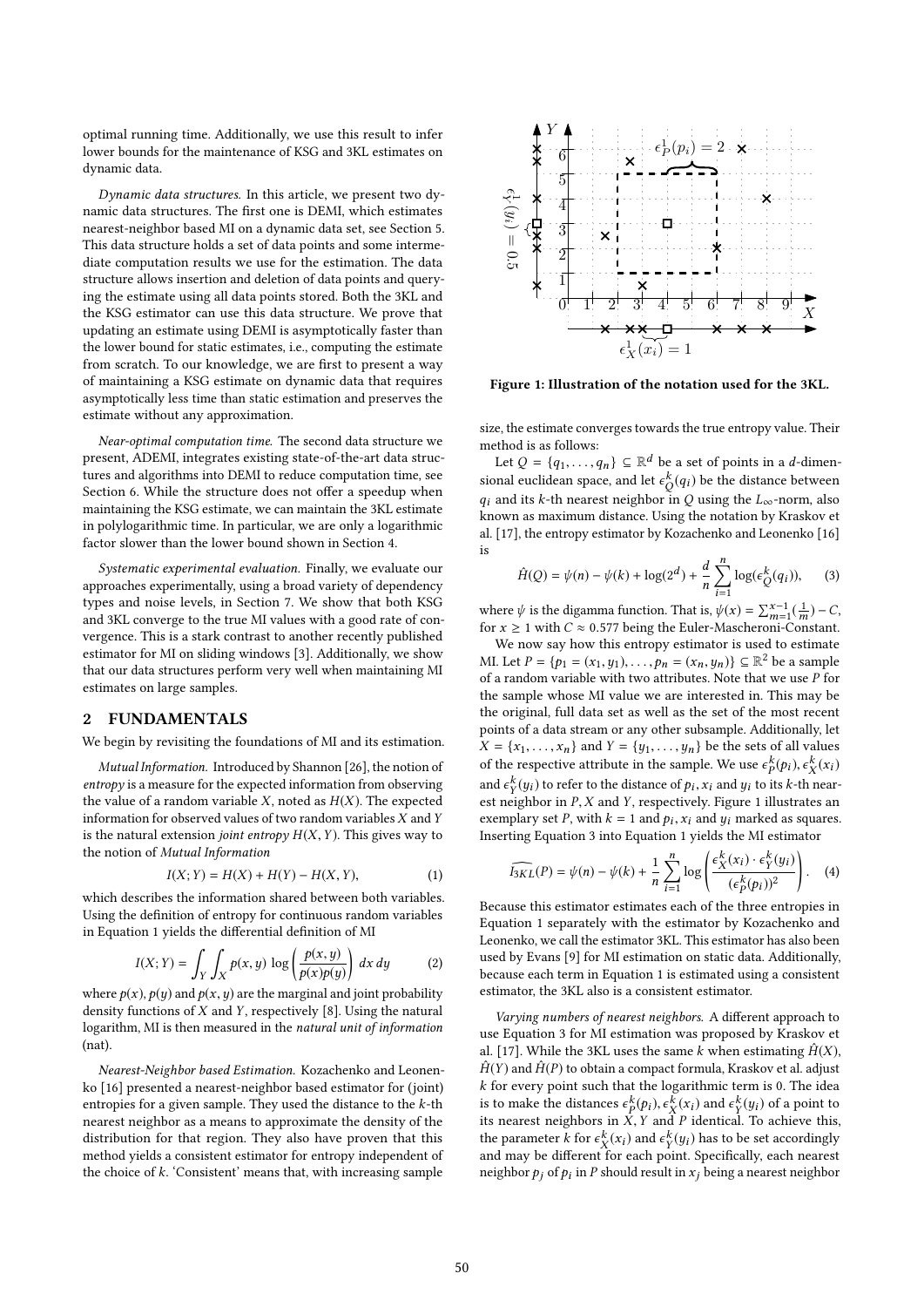

Figure 2: Illustration of the notation used for the KSG.

of  $x_i$  in X and  $y_j$  being a nearest neighbor of  $y_i$  in Y. To this end, the *k*-th nearest neighbor distance  $\epsilon_{k}^{k}(p_{i})$  is determined and afterwards  $k_x$  and  $k_y$  for  $\epsilon_X^{k_x}(x_i)$  and  $\epsilon_Y^{k_y}(y_i)$  is set accordingly.<br>Figure 2 features an illustration of the notation that follows using Figure 2 features an illustration of the notation that follows, using the same exemplary set  $P$  and  $k$  as Figure 1. As before, the set kNN of k nearest neighbors of a point  $p_i \in P$  using the  $L_{\infty}$ -norm is determined first. Let  $\delta_x^k(p_i) = \max_{p_j \in KNN} |x_i - x_j|$  be the greatest distance between x; and any other x-value among its k greatest distance between  $x_i$  and any other x-value among its k<br>peared peighbors. Then the marginal count  $C^k(x)$  is the number nearest neighbors. Then the *marginal count*  $C_x^k(p_i)$  is the number<br>of elements in X as close to x; as this distance, i.e. of elements in X as close to  $x_i$  as this distance, i.e.,

$$
C_x^k(p_i) = |\{x \in X \setminus \{x_i\} : |x_i - x| \le \delta_x^k(p_i)\}|. \tag{5}
$$

Another marginal count  $C_y^k(p_i)$  is defined analogously using  $y_i$ and  $\delta_y^k(p_i)$ . When these marginal counts are used as k per point in the estimator  $\hat{H}(X)$  and  $\hat{H}(Y)$ , the distances  $\epsilon_X(x_i), \epsilon_Y(y_i)$  and  $\epsilon_X(x_i)$ , in Equation 4 (mostly) cancel out. However, one has to  $\epsilon_P(p_i)$  in Equation 4 (mostly) cancel out. However, one has to adjust the formula for using a different  $k$ , i.e., the marginal counts, for each point. The resulting estimator, called KSG due to its inventors Kraskov, Stögbauer and Grassberger, is

$$
\widehat{I_{KSG}}(P) = \psi(n) + \psi(k) - \frac{1}{k} - \frac{1}{n} \sum_{i=1}^{n} \psi(C_x^k(p_i)) + \psi(C_y^k(p_i)).
$$
 (6)  
While there exist many other approaches to estimate MI, we fo-

cus on nearest-neighbor based estimation due to its performance in comparative studies [13, 14, 21, 29]. Because these studies consider only the KSG, we use the same distributions in Section 7 to assess the estimation quality of the 3KL.

Another point is that it is generally recommended [13, 14, 17] to use a small k, that is  $k < 10$ . The choice of k has only been studied extensively for the KSG but not for the 3KL. However, because Equation 3 is consistent for any  $k$  [16], the 3KL is the sum of three consistent estimators and thus consistent for any  $k$ as well. Consequently, we assume  $k < 10$  in this work, i.e., k is a constant for asymptotic considerations.

## 3 RELATED WORK

Data Streams. Data streams, a constantly growing form of dynamic data, are ubiquitous. Because data streams grow over time, and memory and storage is limited, it is impossible to store all data points. This means that information is lost over time.

Nevertheless, there exist space-efficient estimators for entropy of discrete distributions on streams. With Equation 1, entropy estimators can also be used to estimate MI, but with accumulating error. The estimator of Chakrabarti et al. [5] provides multiplicative approximations of entropy on insert-only streams. In contrast, the estimator by Harvey et al. [10] offers multiplicative and

additive approximations of entropy on streams with insertions and deletions, but requires knowledge about the maximum length of the stream. However, both estimators are restricted to discrete distributions. Estimating MI on discrete distributions is easier, because their relative count of points is a good estimator for the probability. Estimating the density of continuous distributions in turn is not trivial.

The estimation of MI of continuous distributions on streams has received less attention. The MISE framework [12] offers estimates of MI between continuous variables for any time interval on data streams. While both MISE and our approach offer nearestneighbor based MI estimation, the difference is as follows: Results with MISE are approximations of the KSG estimate for consecutive subsets of the data. We in turn provide exactly the estimates of KSG and 3KL on a dynamic data set. Maintaining an accurate KSG estimate for a dynamic set of data points, e.g., the last 1000 data points, would incur prohibitively high (and growing) resource consumption with MISE. This is because it cannot explicitly delete points. In consequence, the target application and the optimizations are too different to allow for a fair comparison.

Sliding Windows. A common approach to process data streams are sliding windows. Maintaining only a fixed number of points ensures a fixed problem size that allows for bounded resource consumption. By construction, this technique rules out the usage of any information outside the window, but allows for accurate computations on data within it. There already are very good general approaches for sliding-window aggregation [27]. However, no competitive MI estimator is known so far that can be aggregated and thus used with this framework. Most MI estimators have stronger relations to concrete items than to collective values, e.g., distances to the nearest neighbor instead of distances to the mean. In consequence, previous analytics tasks that use MI estimates over a sliding window [15, 24] had to recompute the estimate from scratch for each window.

There is little work regarding algorithmic optimization of the computation time for such tasks. A very recent work by Boidol and Hapfelmeier [3] has introduced an estimator that approximates the 3KL inside a sliding window. In contrast, our approach allows for arbitrary insertions and deletions, and we provide the exact results of the 3KL and KSG. To show the difference between their approximation and accurate 3KL estimates, we include their method in our experiments in Section 7.

Computational Complexity. There has been little research regarding the computational complexity of the KSG and 3KL. Several proposals to compute the KSG appear in the original KSG article [17] with the claimed time complexity  $O(n)$  for their fastest, so-called "box-assisted" algorithm on smooth distributions. Vejmelka et al. [28] compare their own approach with the boxassisted algorithm and cite [25] for different conditions for a linear runtime of the box-assisted algorithm. In the end, the best universal time complexity of their presented algorithms is  $\Theta(n \log n)$ . The same complexity is given for the algorithm computing the 3KL by Evans [9]. In the following section we prove that this limit is not a coincidence, i.e., we prove that no algorithm computing these estimators can have a time complexity lower than  $O(n \log n)$ .

## 4 LOWER BOUNDS

In this section we present our first contribution, the lower bounds for computing and maintaining estimates using the KSG and 3KL.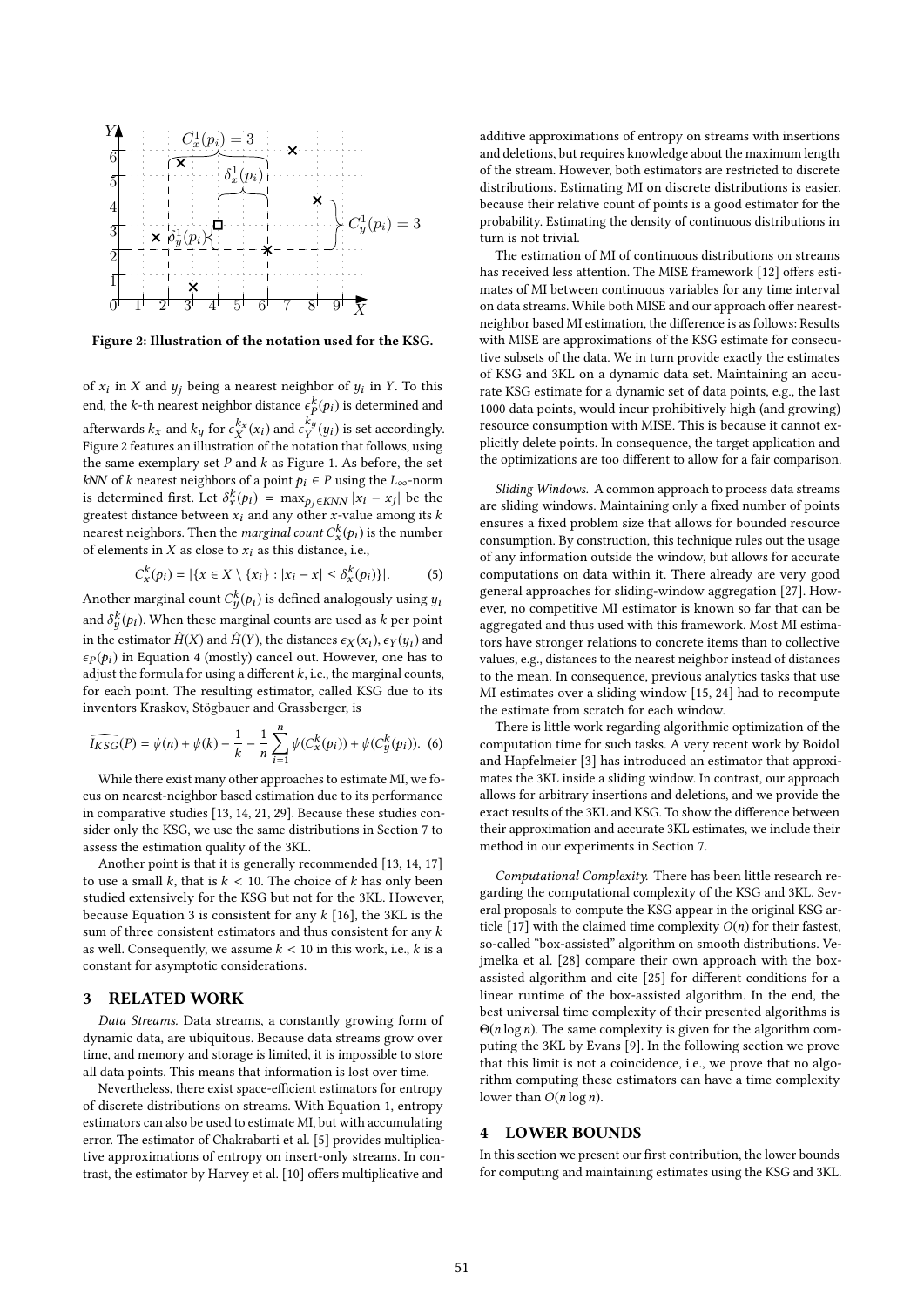All existing approaches to compute the 3KL and KSG follow the original description in the sense that they first compute the nearest neighbors of all points. In the case of the KSG, the marginal counts  $C_x^k$  and  $C_y^k$  are computed afterwards. However, it is not known if this is the only approach to compute  $\widehat{I_{3KL}}(P)$  and  $\widehat{I_{3KL}}(P)$  are if it is computationally ortimal. For instance, there  $\widehat{I_{KSG}}(P)$ , or if it is computationally optimal. For instance, there could be a different formula for either of these estimators that does not require explicit computation of the nearest neighbors. Consequently, the complexity of computing the 3KL and KSG can only be based on the result and not on intermediate steps such as determining the nearest neighbors. The problems whose complexities we want to study in general, i.e., without confinement to specific algorithms, are the following ones.

**Problem 1** (3KL-ESTIMATION). For a set  $P \subseteq \mathbb{R}^2$  of points, determine  $\overline{I_{\infty}(P)}$ mine  $I_{3KL}(P)$ .

**Problem 2** (KSG-ESTIMATION). For a set  $P \subseteq \mathbb{R}^2$  of points, determine  $\overline{L_{\text{max}}(P)}$ mine  $I_{KSG}(P)$ .

In the following, we show the complexity of Problem 1. By reducing a problem with known complexity to 3KL-ESTIMATION, we prove that it has a lower bound of  $\Omega(n \log n)$  in the algebraic computation tree model [1]. For brevity, all formal proofs in this article are available in Appendix A. We use the algebraic computation tree model because it allows us to prove bounds without assuming any statistical properties of the data. This is important because we want general-purpose estimation of MI. If knowledge regarding the data or its distribution was known, it could be used to model the density function in Equation 2.

THEOREM 4.1. The problem 3KL-ESTIMATION has time complexity  $\Omega(n \log n)$ .

PROOF. The formal proof is available in Appendix A.1.  $\Box$ 

This lower bound matches the running time of the algorithm presented by Evans [9] to solve 3KL-EsTIMATION. Consequently, this algorithms is already asymptotically optimal, and the lower bound is tight.

COROLLARY 4.2. The computational complexity of 3KL-ESTIMA-TION is  $\Theta(n \log n)$ .

We use the same approach to prove a lower bound for KSG-Estimation. With the algorithms presented by Vejmelka et al. [28] this lower bound is tight as well.

THEOREM 4.3. The problem KSG-ESTIMATION has a time complexity in  $\Omega(n \log n)$ .

PROOF. The formal proof is available in Appendix A.2.  $\Box$ 

COROLLARY 4.4. The computational complexity of KSG-ESTIMA-TION is  $\Theta(n \log n)$ .

As a next step, we consider dynamic data. The distinctive feature of dynamic data is that the data changes over time. For a set P of points, all changes can be modeled using insertion of new points and deletion of existing points. For instance, moving a point from  $(x, y)$  to  $(x', y')$  can be modeled with one deletion of  $(x', y')$ .  $(x, y)$  and one insertion of  $(x', y')$ . To maintain an estimate of MI<br>with the 3KI or KSG, we need to adjust the estimate occording with the 3KL or KSG, we need to adjust the estimate according to such insertions or deletions. We see this as a problem for a dynamic data structure and thus allow storage of some auxiliary information about P, noted as state  $Sp$  of a dynamic data structure. The formal problem is then:

**Problem 3** (3KL-Update). Let  $P \subseteq \mathbb{R}^2$  be a set of points, S<sub>F</sub><br>the state for *P* and  $p \in \mathbb{R}^2$  a point Determine  $\overline{L_{\text{av}}(P \cup \{p\})}$  and the state for P and  $p \in \mathbb{R}^2$  a point. Determine  $\widehat{I_{3KL}}(P \cup \{p\})$  and  $S$  and  $\widehat{I_{3KL}}(P \cup \{p\})$  and  $S$  and  $\widehat{I_{3KL}}(P \cup \{p\})$  and  $S$  and  $\widehat{I_{3KL}}(P \cup \{p\})$  $S_{P\cup \{p\}}$  if p is inserted and  $\widehat{I_{3KL}}(P \setminus \{p\})$  and  $S_{P\setminus \{p\}}$  if p is deleted<br>using only Sp and h using only  $Sp$  and  $p$ .

**Problem 4** (KSG-Update). Let  $P \subseteq \mathbb{R}^2$  be a set of points, S<sub>F</sub><br>the state for B and  $p \in \mathbb{R}^2$  a point. Determine  $\overline{L_{\text{max}}}(P \cup \{p\})$  and the state for P and  $p \in \mathbb{R}^2$  a point. Determine  $\widehat{I_{KSG}}(P \cup \{p\})$  and  $S$  and  $\widehat{I_{KSG}}(P \cup \{p\})$  and  $S$  and  $\widehat{I_{KSG}}(P \cup \{p\})$  and  $S$  and  $\widehat{I_{KSG}}(P \cup \{p\})$  and  $S$  and  $\widehat{I_{KSG}}(P \cup \{p\})$  and  $S$  and  $S$  $S_{P\cup \{p\}}$  if p is inserted and  $\widehat{I_{KSG}}(P \setminus \{p\})$  and  $S_{P\setminus \{p\}}$  if p is deleted<br>using only Sp and n using only  $S_p$  and  $p$ .

Because these problems can be used to solve 3KL-Estimation and KSG-Estimation, respectively, we can use the previous results to infer lower bounds for their time complexities. If we start with an empty set  $P$  and incrementally insert  $n$  points, the total time required cannot generally be asymptotically faster than  $\Omega(n \log n)$  by Theorem 4.1 and Theorem 4.3. Because this includes n insertions, the time complexity of individual insertions is in  $Ω(log n)$ .

COROLLARY 4.5. The problem 3KL-UPDATE has a time complexity in  $\Omega(\log n)$ .

COROLLARY 4.6. The problem KSG-UPDATE has a time complexity in  $\Omega(\log n)$ .

In this section we have established formal problem descriptions for the tasks of estimating and maintaining MI estimates using the 3KL and KSG. Furthermore, we have proven lower bounds for the time required to solve these problems. These bounds are tight for computing estimates on static data. This means that no asymptotic speed-up is achievable. In contrast, we are not aware of any data structures or algorithms that solve the problems of maintaining 3KL or KSG estimates when points are inserted or deleted. In the following sections, we present two data structures for these tasks, evaluate their time complexity and compare them to the lower bounds presented in this section.

## 5 ESTIMATING MUTUAL INFORMATION ON DYNAMIC DATA

Naturally, the simplest solution to KSG-UpDATE and 3KL-UpDATE is storing exactly P in S<sub>P</sub> and computing  $\widehat{I_{3KL}}(\cdot)$  and  $\widehat{I_{KSG}}(\cdot)$ , respectively, with every change. The result from the previous section is that any such approach would require  $\Omega(n \log n)$  time for 3KL-Update and KSG-Update. In the following we show that this is not optimal and present a more efficient solution.

We propose the data structure DEMI (Dynamic Estimation of Mutual Information) that focuses on updating an estimate of the 3KL or KSG for a single insertion or deletion. First, we present how this data structure works with 3KL estimates. In Section 5.2 we describe the differences when maintaining a KSG estimate. In more detail, we describe the changes to the 3KL estimate that can occur by inserting or deleting a point. Then we describe which information our data structure stores and how it determines the changes in the 3KL estimate efficiently. Lastly, we evaluate the space complexity of our data structure as well as the time complexity of adding or deleting a point.

## 5.1 Updating 3KL Estimates

Let  $P = \{p_1 = (x_1, y_1), \ldots, p_n = (x_n, y_n)\} \subseteq \mathbb{R}^2$  be the set<br>of points in our sample and let  $X = \{x_1, x_2\}$  and  $X =$ of points in our sample and let  $X = \{x_1, \ldots, x_n\}$  and  $Y =$  $\{y_1, \ldots, y_n\}$  be the set of values per attribute. When we insert a point  $p_{n+1} = (x_{n+1}, y_{n+1}) \in \mathbb{R}^2$ , let  $P' = P \cup \{p_{n+1}\}$ ,<br>  $X' = X \cup \{x_{n+1}, y_n\}$  and  $Y' = Y \cup \{y_{n+1}\}$ , be the sets including  $X' = X \cup \{x_{n+1}\}\$ and  $Y' = Y \cup \{y_{n+1}\}\$ be the sets including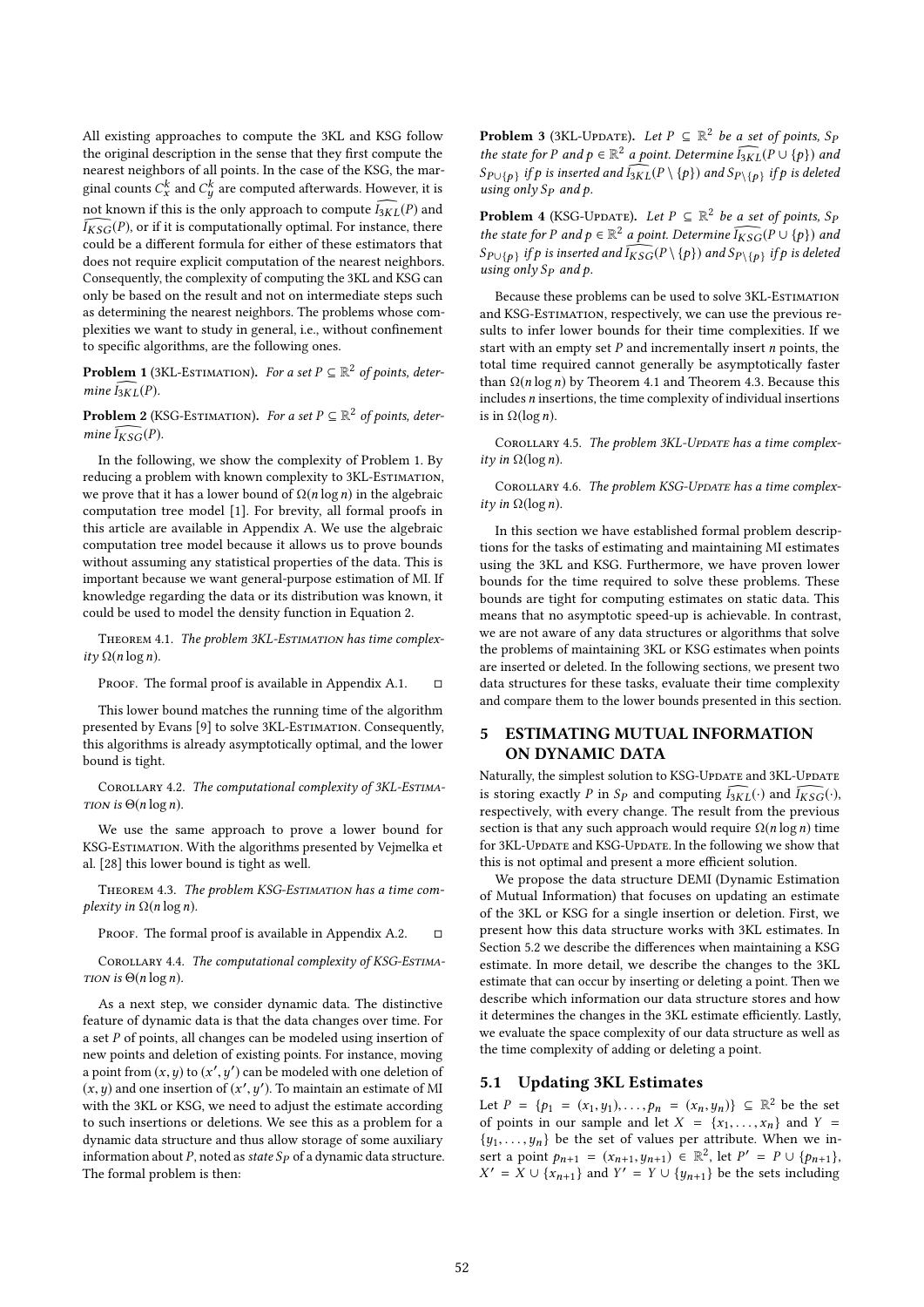#### Data Structure 1: DEMI

struct { real  $x, y$ real  $\epsilon_p^{\kappa}, \epsilon_X^{\kappa}, \epsilon_Y^{\kappa}$ } DemiPoint; struct {

DemiPoint[  $\, \mid P_D \,$ BST<DemiPoint\*> $T_x$ ,  $T_y$ real base, sum

} state;

 $p_{n+1}, x_{n+1}$  and  $y_{n+1}$ , respectively. Considering Equation 4, the change from  $\widehat{I_{3KL}}(P)$  to  $\widehat{I_{3KL}}(P')$  consists of three partial changes:

- (1)  $\psi(n)$  increases to  $\psi(n+1) = \psi(n) + \frac{1}{n}$ ,<br>(2) the arithmetic mean includes  $n + 1$  loc
- (2) the arithmetic mean includes  $n + 1$  logarithms instead of n,
- (3) and the nearest-neighbor distances  $\epsilon_{N}^{k}(p_{i})$ ,  $\epsilon_{X}^{k}(x_{i})$  and  $\epsilon_{N}^{k}(p_{i})$  must change for any  $i \in \{1, \ldots, n\}$  $\frac{k}{Y}(y_i)$  may change for any  $i \in \{1, \ldots, n\}$ .

 $\frac{y}{y}$  While Change (1) is trivial, Change (2) requires the computation of  $\epsilon_{P'}^k(p_{n+1}), \epsilon_{X'}^k(x_{n+1})$  and  $\epsilon_{Y'}^k(y_{n+1})$ . However, Change (3)<br>could require the re-evaluation of all nearest-neighbor distances could require the re-evaluation of all nearest-neighbor distances. Clearly, these changes apply analogously if  $p_1$  is removed from P instead of inserting  $p_{n+1}$ . Following these observations, we propose a dynamic data structure that determines these changes efficiently and evaluate its computation complexity.

Overview. Our data structure, DEMI, is given in Data Structure 1. For each point  $p_i \in P$  of our sample, we store its attributes  $x_i, y_i$  and k-th nearest-neighbor distances  $\epsilon_P^k(p_i), \epsilon_X^k(x_i)$ and  $\epsilon_Y^k(y_i)$  as a *DemiPoint*. In addition, we store references to all DemiPoints ordered by the *x*-component and *u*-component all DemiPoints, ordered by the x-component and y-component<br>of the point in binary search trees (BST)  $T$  and  $T$  respectively of the point, in binary search trees (BST)  $T_x$  and  $T_y$ , respectively. Using self-balancing BST like red-black-trees, we can insert, delete and search items in logarithmic time. Additionally, we also maintain the values *base* =  $\psi(|P|) - \psi(k)$  and *sum* =  $\sum_{i=1}^n$  $\log \left( \frac{\epsilon_X^k(x_i) \cdot \epsilon_Y^k(y_i)}{(\epsilon_X^k(x_i))^2} \right)$  $\frac{(\epsilon_P^k(p_i))^2}{(p_i+p_i)^2}$ state  $S_p$  of our data structure for the sample P. Because we store . The collection of all stored data is the a constant amount of information per point, the space complexity of DEMI is  $\Theta(n)$ . Given State  $Sp$ , one can query the 3KL estimate on the set P in constant time as  $\widehat{I_{3KL}} = base + \frac{sum}{[P]}$  $\frac{sum}{|P|}$ . However, this data structure requires adjustment of  $S_p$  after every change of P.

Insertion Algorithm. To insert a point  $p_{n+1}$  into a state  $Sp$ , illustrated in Algorithm 2, we distinguish two phases of the update. First (Lines 1-6), we add  $p_{n+1}$  as a DemiPoint to  $P_D$  and update base and sum accordingly. Second (Lines 7-18), we determine which nearest-neighbor distances change and adjust sum according to the changes. We now describe these steps in more detail, together with the computational complexity of elementary operations, to allow for an easier evaluation. We discuss possible improvements in Section 6.

To add  $p_{n+1}$  to  $Sp$ , we first compute its k-th nearest neighbor in P' by linear search and derive the k-th nearest-neighbor<br>distance  $c^k$  (e, c) (O(n) Line 1). To determine the k-th neardistance  $\epsilon_{p}^{k}(p_{n+1})$  (O(n), Line 1). To determine the k-th nearest neighbor distances  $\epsilon_{X'}^k(x_{n+1})$  and  $\epsilon_{Y'}^k(y_{n+1})$  we can use the<br>binary search tree and evaluate the distance to the next k and binary search tree and evaluate the distance to the next  $k$  and preceding k elements  $(O(k \cdot \log n))$ , Line 2). With this information we construct the DemiPoint for  $p_{n+1}$  and insert it into  $P_D$  (O(1),

| <b>Algorithm 2:</b> INSERT $(S_P, p_{n+1})$                                                                                                                                                                                    |                               |  |
|--------------------------------------------------------------------------------------------------------------------------------------------------------------------------------------------------------------------------------|-------------------------------|--|
| 1 Compute $\epsilon_{p}^k(p_{n+1})$                                                                                                                                                                                            | O(n)                          |  |
| 2 Compute $\epsilon_{\mathbf{Y}}^k$ , $(x_{n+1})$ and $\epsilon_{\mathbf{Y}}^k$ , $(y_{n+1})$                                                                                                                                  | $O(k \cdot \log n)$           |  |
| 3 Insert $p_{n+1}$ into $P_D$                                                                                                                                                                                                  | O(1)                          |  |
| 4 Reference $p_{n+1}$ in $T_x$ , $T_y$                                                                                                                                                                                         | $O(\log n)$                   |  |
| $5 \ \ \textit{base} \leftarrow \ \textit{base} + \frac{1}{n}$                                                                                                                                                                 | O(1)                          |  |
| $\label{eq:4} \begin{aligned} \mathfrak{s} \ \textit{sum} \gets \textit{sum} + \log \left( \frac{\epsilon_{X'}^k(x_{n+1}) \cdot \epsilon_{Y'}^{\kappa}(y_{n+1})}{(\epsilon_{\textit{in}}^k(p_{n+1}))^2} \right) \end{aligned}$ | O(1)                          |  |
| $\tau A \leftarrow \{p_i \in P: \max( x_i - x_{n+1} ,  y_i - y_{n+1} ) < \epsilon_p^k(p_i)\}$ O(n)                                                                                                                             |                               |  |
| $B \leftarrow \{p_i \in P :  x_i - x_{n+1}  < \epsilon_X^k(x_i)\}\$                                                                                                                                                            | O(n)                          |  |
| $\varphi \colon C \leftarrow \{ p_i \in P :  y_i - y_{n+1}  < \epsilon^k_{\mathcal{V}}(y_i) \}$                                                                                                                                | O(n)                          |  |
| 10 forall $p_i \in A$ do                                                                                                                                                                                                       |                               |  |
| Compute $\epsilon_{P'}^k(p_i)$<br>11                                                                                                                                                                                           | $O( A  \cdot n)$              |  |
| $\vert \quad \mathit{sum} \leftarrow \mathit{sum} + \log((\epsilon_p^k(p_i))^2) - \log((\epsilon_{p'}^k(p_i))^2)$<br>12                                                                                                        | O( A )                        |  |
| 13 forall $p_i \in B$ do                                                                                                                                                                                                       |                               |  |
| Compute $\epsilon_{X'}^k(x_i)$<br>14                                                                                                                                                                                           | $O( B \cdot k\cdot \log n)$   |  |
| $\Big  \quad \textit{sum} \leftarrow \textit{sum} - \log(\epsilon^k_X(x_i)) + \log(\epsilon^k_{X'}(x_i))$<br>15                                                                                                                | O( B )                        |  |
| 16 forall $p_i \in C$ do                                                                                                                                                                                                       |                               |  |
| Compute $\epsilon_{\rm Y}^k(y_i)$<br>17                                                                                                                                                                                        | $O( C  \cdot k \cdot \log n)$ |  |
| $\Big $ sum $\leftarrow$ sum $-\log(\epsilon^k_Y(y_i)) + \log(\epsilon^k_Y(y_i))$<br>18                                                                                                                                        | O( C )                        |  |

Line 3). References to this point are then inserted into  $T_r$  and  $T_u$  (O(log n), Line 4). Then, we add the appropriate terms to base and sum  $(O(1))$ , Lines 6 and 7), respectively.

Next, we find all previous nearest-neighbor distances that changed, by linear search. For each  $i \in \{1, \ldots, n\}$  we test whether  $p_{n+1}, x_{n+1}$  and  $y_{n+1}$  is closer than  $\epsilon_p^k(p_i), \epsilon_x^k(x_i)$  and  $\epsilon_y^k(y_i)$ , respectively. This takes time in  $O(n)$  and yields the sets A, B and C (I ines 7-9) respectively. For each point  $b_i \in A$  we compute C (Lines 7-9), respectively. For each point  $p_i \in A$  we compute  $\sum_{i=1}^{p_i}$   $\sum_{i=1}^{p_i}$  and  $\sum_{i=1}^{p_i}$  accordingly (O(1), Line 12). The sets A and B are<br>handled in an analogous way using  $c^k$  (m) and  $c^k$  (m) are not  $k_p(p_i)$  analogously to  $\epsilon_{p_i}^k(p_{n+1})$ , which takes  $O(n)$  each. Then  $p_i$  and  $p_i$  and  $p_i$  and  $p_i$  and  $p_i$  and  $p_i$  and  $p_i$  and  $p_i$  and  $p_i$  and  $p_i$  and  $p_i$  and  $p_i$  and  $p_i$  and  $p_i$  and  $p_i$  and  $p_i$  and  $p_i$  an handled in an analogous way, using  $\epsilon_{X'}^k(x_i)$  and  $\epsilon_{Y'}^k(y_i)$ , respectively, instead (Lines 13-18). Note that these distances can be tively, instead (Lines 13-18). Note that these distances can be computed in time  $O(k \cdot \log n)$  each, instead of  $O(n)$ , analogous to  $\epsilon_{X'}^k(x_{n+1})$  and  $\epsilon_{Y'}^k(y_{n+1})$ .

Computational Complexity. The total runtime for inserting a point into our structure therefore is in  $O(k \cdot n + |A| \cdot n + (|B| +$  $|C|$ )  $\cdot$   $k$   $\cdot$  log *n*). In the following theorem we show that  $|A|,|B|$ and |C| are in  $O(k)$ , because there are at most  $8 \cdot k$  points for which  $p_{n+1}$  is one of the k nearest neighbors. Consequently, our insertion time is in  $O(k \cdot n + k^2 \cdot \log n)$ . Since k is suggested to be a<br>small constant e.g. less than 10, in the literature, we can assume small constant, e.g. less than 10, in the literature, we can assume k to be constant. This means that an insertion is in  $O(n)$ . This results in the total time complexity of  $O(n)$ . Because deleting a point changes the estimate analogously, we can use an analogous algorithm with the same complexity, i.e.,  $O(n)$ .

THEOREM 5.1. Let  $P \subseteq \mathbb{R}^2$  be a set of points. For any point  $p \in P$ <br>are exist at most  $\Re k$  points  $q \in P$  such that p is one of the k neares there exist at most 8k points  $q \in P$  such that p is one of the k nearest neighbors of q using the  $L_{\infty}$ -norm.

PROOF. The formal proof is available in Appendix A.3.  $\Box$ 

As context for the update time of  $O(n)$ , Theorem 4.1 proves that any algorithm requires time in  $\Omega(n \log n)$  to compute the 3KL from scratch. As a result, updating an estimate using DEMI is asymptotically faster than recomputing it, independently of the method used. In Section 6 we show how the time for updates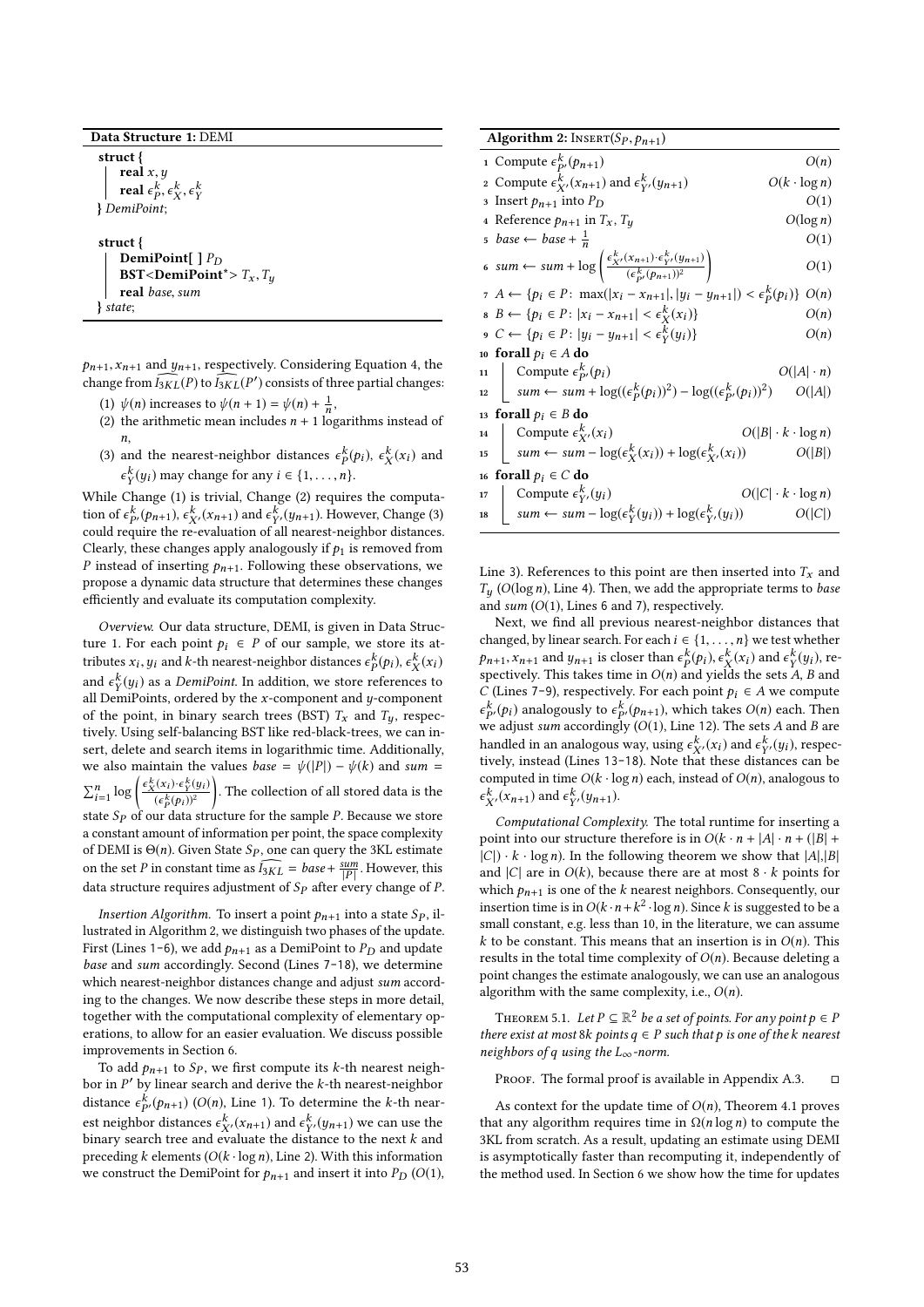struct {

real  $x, y$ real  $\epsilon_p^k$ ,  $\delta_x^k$ ,  $\delta_y^k$ 

 $\text{int } C_x^k, C_y^k$ <br> $\text{int } C_x^k$ x ,C y } DemiPointKSG;

```
struct {
   DemiPointKSG[ ] P<sub>D</sub>
   BST<DemiPointKSG*>T_x, T_yreal base, sum
} state;
```
on the 3KL can be improved even further. However, we will first discuss how we use the same approach to update KSG estimates.

## 5.2 Updating KSG Estimates

In this section, we describe how we achieve the same results, that is linear space and linear time for updates, using KSG estimates instead of 3KL estimates. As with the 3KL, we decompose the KSG estimate into  $\widehat{I_{KSG}} = base + \frac{sum}{|P|}$  $\frac{sum}{|P|}$ . Comparing Equation 4 and Equation 6, it follows that base and sum need to maintain different values when maintaining 3KL or KSG estimates. The change for *base*, that is *base* =  $\psi(|P|) + \psi(k) - \frac{1}{k}$  instead of *base* =  $\psi(|P|) - \psi(k)$  does not have any influence on the overall proces  $\psi(|P|) - \psi(k)$ , does not have any influence on the overall procedure. However, the change from  $sum = \sum_{i=1}^{n}$  $\log \left( \frac{\epsilon_X^k(x_i) \cdot \epsilon_Y^k(y_i)}{(\epsilon_X^k(x_i))^2} \right)$  $\frac{\left(\epsilon_p^k(p_i)\right)^2}{\epsilon_p^k}$ to sum =  $-\sum_{i=1}^{n}\psi(C^k_{\mathbf{x}}(p_i))+\psi(C^k_{\mathbf{y}}(p_i))$  has stronger implications.<br>Most notably, we do not require explicit nearest neighbor dis-Ι tances per point but need marginal counts. We need to update a marginal count  $C_x^k(p_i)$  if and only if the nearest neighbors of  $p_i$ <br>in  $R$  changes, an a point  $(p_i, q_i)$  with  $|x_i - x_j| \leq \frac{8k(p_i)}{2}$  is inserted in P changes, or a point  $(x, y)$  with  $|x - x_i| \le \delta_x^k(p_i)$  is inserted<br>or deleted see Figure 2, as a consequence per point  $p_i$ , we do or deleted, see Figure 2. As a consequence, per point  $p_i$  we do<br>not stare  $c^k(x_i)$  and  $c^k(u_i)$  but the distances to the further x not store  $\epsilon_X^k(x_i)$  and  $\epsilon_Y^k(y_i)$  but the distances to the furthest xand y-values among the k nearest neighbors in P, i.e.,  $\delta_x^k(p_i)$ <br>and  $\delta_{k}^k(p_i)$ . Additionally we track the marginal counts  $C_k^k(p_i)$ . and  $\delta_g^k(p_i)$ . Additionally we track the marginal counts  $C_x^k(p_i)$ and  $C_g^k(p_i)$ . These slight changes are displayed in Data Structure 3. Furthermore, this means that we still store a constant amount of information per point, and the space complexity of the data structure remains  $\Theta(n)$ .

Updating the data structure follows the same principles as before, that is, we include the new point into the data structure and evaluate its impact on other marginal counts afterwards. In the following we describe the changes in specific steps between the update algorithm for 3KL estimates and KSG estimates, that is, Algorithm 2 and Algorithm 4.

Tracking marginal counts, instead of nearest-neighbor distances, per attribute allows for faster updates, because the counts only need increments and decrements  $(O(1)$  each, Lines 16 and 18), instead of recomputation. However, a change of nearest neighbors does also invalidate the marginal counts and requires computing them and correct adjustment of sum (Lines 11-14). Computing marginal counts from scratch can be done with linear search  $(O(n)$  each, Lines 2 and 13).

Regarding the time complexity of Algorithm 4, it is important to note that  $B$  and  $C$  are not sets of points with changed nearest neighbors. As a consequence, only the size of A has an upper bound of  $8 \cdot k$  by Theorem 5.1. In the worst case, B and C contain all points, that is,  $|B| \le n$  and  $|C| \le n$ . The total time complexity

| Algorithm 4: INSERT-KSG $(S_P, p_{n+1})$                                                       |                  |  |
|------------------------------------------------------------------------------------------------|------------------|--|
| 1 Compute $\delta_x^k(p_{n+1}), \delta_y^k(p_{n+1})$ and $\epsilon_{p}^k(p_{n+1})$             | O(n)             |  |
| 2 Compute $C_x^k(p_{n+1})$ and $C_y^k(p_{n+1})$                                                | O(n)             |  |
| O(1)<br>3 Insert $p_{n+1}$ into $P_D$                                                          |                  |  |
| $O(\log n)$<br>4 Reference $p_{n+1}$ in $T_x$ , $T_y$                                          |                  |  |
| $5 \ \ \textit{base} \leftarrow \ \textit{base} + \frac{1}{n}$<br>O(1)                         |                  |  |
| 6 sum ← sum – psi $(C_x^k(p_{n+1}))$ – psi $(C_y^k(p_{n+1}))$                                  | O(1)             |  |
| $\tau A \leftarrow \{p_i \in P: \max( x_i - x_{n+1} ,  y_i - y_{n+1} ) < \epsilon_p^k(p_i)\}\$ | O(n)             |  |
| $B \leftarrow \{p_i \in P :  x_i - x_{n+1}  < \delta_x^k(p_i)\}\$                              | O(n)             |  |
| 9 C ← { $p_i \in P:  y_i - y_{n+1}  < \delta_u^k(p_i)$ }                                       | O(n)             |  |
| 10 forall $p_i \in A$ do                                                                       |                  |  |
| $sum \leftarrow sum + psi(C_x^k(p_i)) + psi(C_y^k(p_i))$<br>11                                 | O( A )           |  |
| Compute $\delta_x^k(p_i), \delta_y^k(p_i)$ and $\epsilon_{p}^k(p_i)$<br>12                     | $O( A  \cdot n)$ |  |
| Compute $C_x^k(p_i)$ and $C_u^k(p_i)$<br>13                                                    | $O( A  \cdot n)$ |  |
| $sum \leftarrow sum - psi(C_x^k(p_i)) - psi(C_u^k(p_i))$<br>14                                 | O( A )           |  |
| forall $p_i \in B$ do<br>15                                                                    |                  |  |
| $sum \leftarrow sum - \frac{1}{C_x^k(p_i)}$ ; $C_x^k(p_i) \leftarrow C_x^k(p_i) + 1$<br>16     | O( B )           |  |
| 17 forall $p_i \in C$ do                                                                       |                  |  |
| sum $\leftarrow$ sum $-\frac{1}{C_u^k(p_i)}$ ; $C_y^k(p_i) \leftarrow C_y^k(p_i) + 1$<br>18    | O( C )           |  |

therefore is  $O(n + |A| \cdot n) = O(k \cdot n)$ . As before, k is taken as constant, which yields the time complexity  $O(n)$ . This is asymptotically faster than recomputing the estimate by Theorem 4.3.

### 6 POLYLOGARITHMIC UPDATES

Because DEMI relies only on simple algorithms like linear search and binary search trees during insertions and deletions, faster solutions might exist. In this section we determine which parts of our insertion algorithm have a high computational cost and present solutions for these tasks. There are two factors that lead to the linear time complexity of Algorithm 2.

- (1) Computing the nearest neighbors, with linear search
- (2) Finding the points whose nearest neighbors changed by linear search

## 6.1 Geometric Structures

Computing the nearest neighbors. Computing the k nearest neighbors of a point is a classic problem of computational geometry, which has received a lot of research. While there exist many solutions, most of them are built for static data and are not compatible with the incremental changes in dynamic data. But there also exist solutions that allow for insertions and deletions. Chan [6] proposed a dynamic data structure that computes nearest neighbors in two-dimensional spaces with sub-linear times for insertion, deletion and queries. However, the computational complexity of deletions is  $O(\log^6 n)$ , which is quite high. Kapoor and Smid [11] provide an alternative based on dynamic range trees [30]. With dynamic fractional cascading [20] the time complexities for insertions, deletions and querying the nearest neighbor of a point are in  $O(\log n \log \log n)$ . To query two nearest neighbors, we can query one nearest neighbor, delete this point from the tree, query the new nearest neighbor and insert the deleted point. Querying the  $k$  nearest neighbors can thus easily be achieved through a sequence of  $k$  queries,  $k - 1$  deletions, and  $k-1$  insertions, with total time in  $O(k \cdot \log n \log \log n)$ .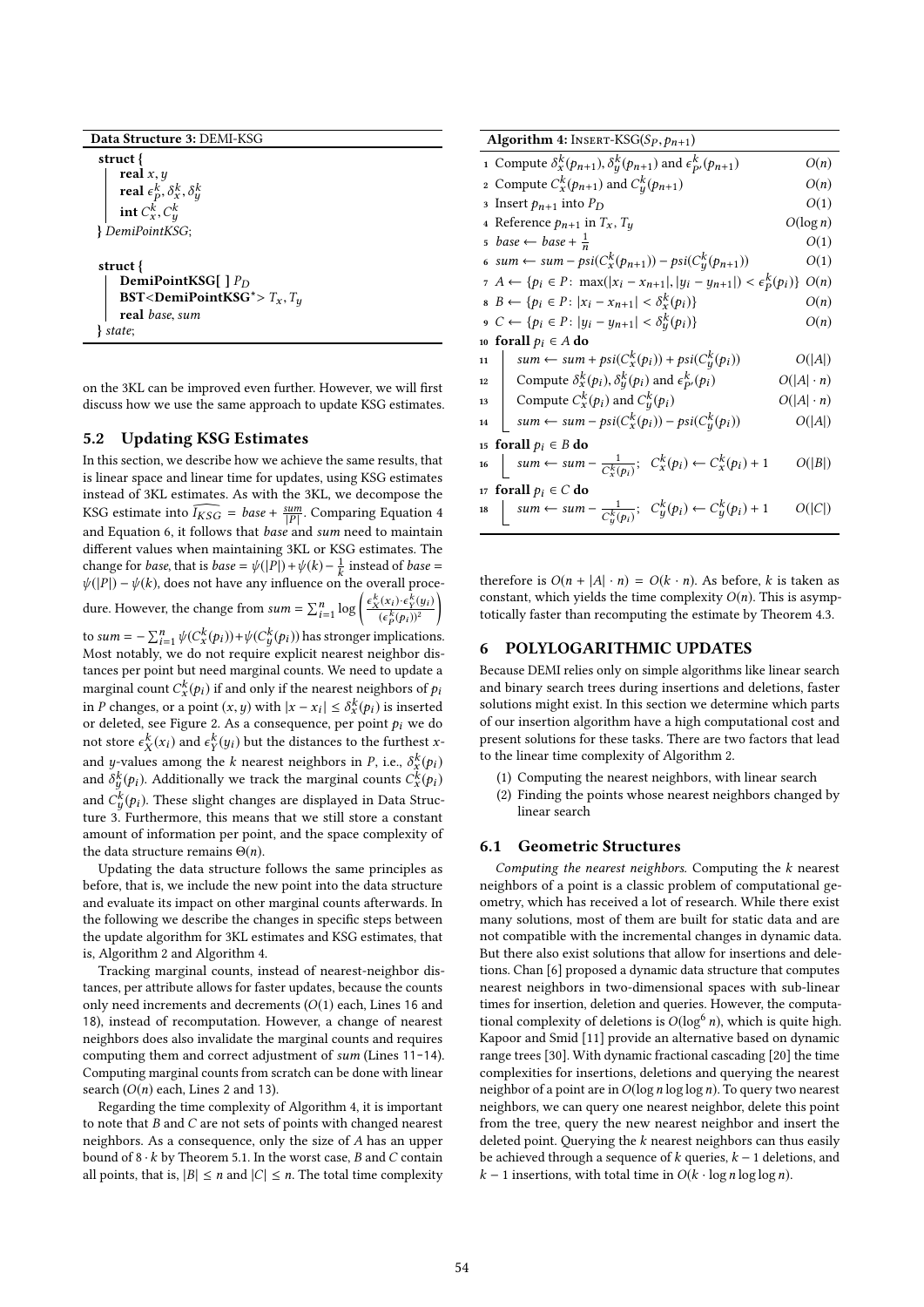Finding the points whose nearest neighbors have changed. Finding all points whose nearest neighbors have changed is also a geometric problem, that is, finding the reverse nearest neighbors of the inserted or deleted point. For each point  $p = (x, y)$  with nearest neighbor distance  $\epsilon$ , all nearest neighbors of p (using the  $L_{\infty}$ -norm) are within the square  $[x - \epsilon, x + \epsilon] \times [y - \epsilon, y + \epsilon] \subseteq \mathbb{R}^2$ .<br>To find all points whose nearest neighbors contain a point of the To find all points whose nearest neighbors contain a point  $p'$ , the task is to determine which squares contain  $p'$ . One data structure task is to determine which squares contain  $p'$ . One data structure<br>to solve this problem is the segment tree by Bentley [2]. The to solve this problem is the segment tree by Bentley [2]. The technique of dynamic fractional cascading is also applicable for segment trees [20] and yields the time complexities for insertions and deletions in  $O(\log n \log \log n)$ . Queries require time in  $O(\log n \log \log n + m)$ , where *m* is the number of squares returned.

### 6.2 Improving DEMI

To achieve sublinear time complexity for updates, we integrate a two-dimensional dynamic range tree and a two-dimensional dynamic segment tree into DEMI. We call this the augmented version of DEMI (ADEMI). The insertion algorithm is nearly identical to Algorithm 2, except for changes in time complexities and insertions and deletions to the integrated tree structures. In consequence, we only mention the changes relative to Algorithm 2 in this section. The full data structure and insert algorithm can be found in Appendix B.

Using the dynamic range tree, Line 1 requires only time in  $O(k \cdot \log n \log \log n)$ , and Line 11 requires time in  $O(|A| \cdot k \cdot$  $\log n \log \log n$ ). Using the dynamic segment tree, Line 7 can be done in time  $O(\log n \log \log n + |A|)$ . Additionally, B and C can only contain elements that are at most  $k$  positions before and after  $x_{n+1}$  and  $y_{n+1}$  in  $T_x$  and  $T_y$ , respectively. Consequently, Lines 8-9 can also be done using the binary search trees in time  $O(k \cdot \log n)$ .

Additionally, we need to maintain the integrated tree structures. Specifically, we insert  $p_{n+1}$  into the dynamic range tree and insert the square of its nearest neighbors, that is,

$$
square(p_{n+1}, P') = [x_{n+1} - \epsilon_{P'}^k(p_{n+1}), x_{n+1} + \epsilon_{P'}^k(p_{n+1})]
$$
  
 
$$
\times [y_{n+1} - \epsilon_{P'}^k(p_{n+1}), y_{n+1} + \epsilon_{P'}^k(p_{n+1})], \quad (7)
$$

P P into the dynamic segment tree. The dashed lines in Figure 1 illustrate this square. Both insertions require time in  $O(\log n \log \log n)$ . Finally, for each point  $p_i \in A$  we delete its old square of nearest neighbors square( $p_i$ ,  $\hat{P}$ ) from the dynamic segment tree and in-<br>sert the new square square( $p_i$ ,  $P'$ ). This requires time in  $O(|A|)$ . sert the new square square( $p_i$ , P<br>log n log log n) '). This requires time in  $O(|A| \cdot$  $\log n \log \log n$ ).

For an overview of the new time complexity, the updated insertion algorithm can be found in Appendix B. Because  $|A|, |B|, |C| \in$  $O(k)$ , the total time complexity of an insertion is  $O(k^2 \cdot \log n \cdot \log n)$  $\log \log n$ ). As before, k can be assumed to be a small constant, which leads to an insertion time of  $O(\log n \log \log n)$ . Deleting a point is completely analogous to insertions in (A)DEMI, and the used tree structures have the same complexity for insertions and deletions. Consequently, deletions in ADEMI also have a deletion time of  $O(\log n \log \log n)$ . Since the time complexity of queries is in  $O(1)$ , ADEMI solves problem 3KL-Update in time  $O(\log n \log \log n)$ . This means that ADEMI is a nearly optimal, since its time complexity is only a factor  $\log \log n$  higher than the lower bound from Corollary 4.6.

The drawback of ADEMI is an increased space complexity. The space complexity of the two-dimensional range tree and segment tree are  $O(n \log n)$  and  $O(n \log^2 n)$ , respectively. Additionally, the improvements to the time complexity cannot be used

when maintaining KSG estimates. This is because the number of points whose marginal counts change during an update has no bound lower than n. Additionally, the impact of incrementing or decrementing a marginal count on the overall estimate depends on the current count, which can be any value between  $k$  and  $n$ . As a consequence, it remains unclear whether any dynamic data structure can solve KSG-UpDATE in sublinear time, or whether there exists a stronger lower bound.

#### 7 EXPERIMENTS

In this section we empirically validate the estimation quality and time efficiency of our approach. To this end, we use data with known MI values and show that the 3KL converges to these values even with small samples. We also do so for the KSG. For brevity we only present the results for  $k = 4$ , since this value offers good rates of convergence for both the KSG and 3KL and follows the general recommendation of small values for  $k$ . Additionally, we compare the runtimes for maintaining 3KL estimates using ADEMI, DEMI and repeated estimation from scratch (REFS). For REFS we compute Equation 4 repeatedly with a state-of-the-art static approach [9], i.e., using sorting and space-partitioning trees for nearest-neighbor searches. While we have already proven a clear hierarchy regarding their asymptotic scalability, the complexity classes neglect constant factors. So it remains interesting how their concrete runtimes compare.

Setup. All approaches are implemented in C++ and compiled using the Gnu Compiler (v. 5.4) with optimization (-O3) enabled. We use the non-commercial  $\overrightarrow{A}$ LGLIB<sup>1</sup> implementation of KD-Trees as space-partitioning trees in REFS. We conduct all experiments on Ubuntu 16.04.2 LTS using a single core of an AMD Opteron™ Processor 6212 clocked at 2.6 GHz and 128GB RAM.

## 7.1 Data

For our evaluation, we use synthetic and real data sets. In particular, we use the dependent distributions with noise used for comparing MI estimators [13]. These distributions have a noise parameter  $\sigma_r$ , which we vary from 0.1 to 1.0. Thus, we use 10 distributions for each of these dependency types. Additionally, we use the uniform distributions used to compare MI with the maximal information coefficient [14] as well as independent uniform and normal distributions. As real data sets, we use sensor data of randomly charged and discharged batteries [4] and time series of household power consumption [18]. Monitoring MI on such data could be useful to monitor the condition of battery cells for maintenance or to infer knowledge about the behavior of the households inhabitants. In the following, we briefly describe the different distributions and data sets.

*Linear.* To construct the point  $p_i \in P$ , we draw the value  $x_i$ from the normal distribution  $N(0, 1)$ . Additionally, we draw some noise  $r_i$  from the normal distribution  $N(0, \sigma_r)$ , where  $\sigma_r$  is the noise parameter of the distribution. This yields the point  $p_i$  =  $(x_i, x_i + r_i).$ 

Quadratic. This distribution is generated analogously to the linear distribution, except that the point is  $p_i = (x_i, x_i)$  $\frac{2}{i} + r_i$ ).

*Periodic*. For each point  $p_i \in P$ , we draw the value  $x_i$  from the uniform distribution  $U[-\pi, \pi]$ . Additionally, we draw some noise uniform distribution  $U[-\pi, \pi]$ . Additionally, we draw some noise  $r_i$  from the normal distribution  $N(0, \sigma_r)$ , where  $\sigma_r$  is the noise parameter. This yields the point  $p_i = (x_i, \sin(x_i) + r_i)$ .

<sup>1</sup>ALGLIB (www.alglib.net), Sergey Bochkanov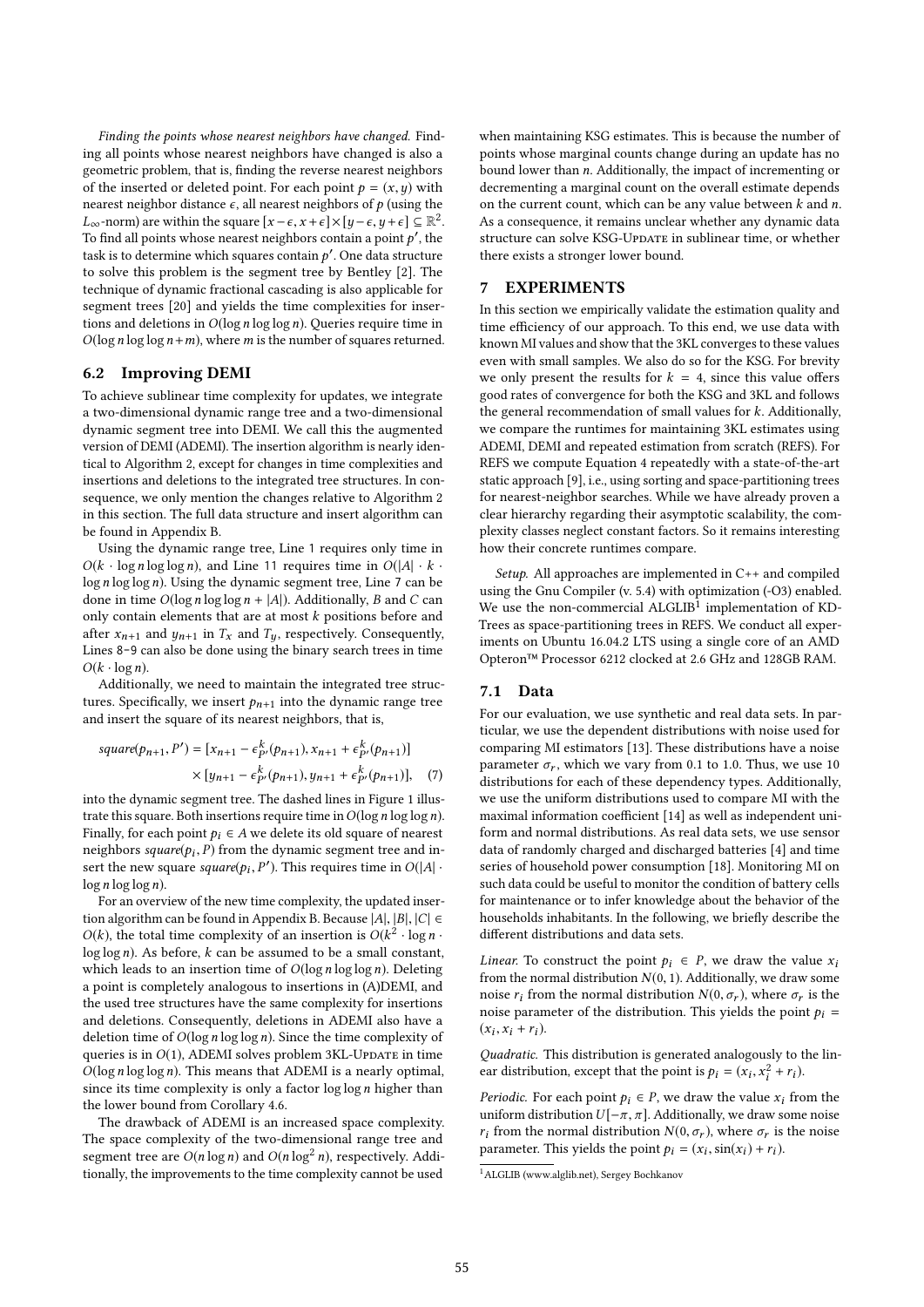

Figure 3: An overview of the uniform distributions used.

Chaotic. This distribution uses the classical Hénon Map, that is,

$$
h_{x_{i+1}} = 1 - \alpha \cdot h_{x_i}^2 + h_{y_i}
$$
  

$$
h_{y_{i+1}} = \beta \cdot h_{x_i},
$$

with  $\alpha = 1.4$ ,  $\beta = 0.3$  and  $(h_{x_0}, h_{y_0}) = (0, 0)$ . For a point  $p_i$  we<br>additionally independently draw noise  $\mathbf{r} \cdot \mathbf{r}$  from the distribuadditionally independently draw noise  $r_{xi}$ ,  $r_{yi}$  from the distribution  $N(0, \sigma_r)$ , where  $\sigma_r$  is the noise parameter. Each point  $p_i \in P$ is then  $p_i = (h_{x_i} + r_{xi}, h_{y_i} + r_{yi}).$ 

Uniform. The uniform distributions A to H we use are illustrated in Figure 3. Note that the striped areas contain twice as many points as the dotted areas. For these distributions, each striped area with size <sup>0</sup>.<sup>25</sup> · <sup>0</sup>.<sup>25</sup> contains 25% of all points, while dotted areas of the same size contain <sup>12</sup>.5% of all points. The distribution A simply draws values  $v_i$  from U[0,1] and constructs the points  $p_i = (v_i, v_i).$ 

Independent. Lastly, we use the distributions  $U_{\text{IND}}$  and  $N_{\text{IND}}$ , where each point consists of two values drawn independently and identically distributed from  $U[0, 1]$  and  $N(0, 1)$ , respectively.

Battery Data. This data set, available at the NASA Prognostics Center of Excellence [4], monitors voltage, current and temperature of battery cells during random loads. We use the data corresponding to battery cell "RW9" and use each combination of the attributes as bivariate sample.

Power Consumption. This data set, available at the UCI Machine Learning Repository [18], monitors the power consumption of a household in France. We use each combination of global active power, global reactive power and voltage as a bivariate sample.

Data Precision. The nearest-neighbor based entropy estimator, and by consequence the 3KL and KSG, expects samples from continuous distributions and require samples without duplicate values. Because of the limited precision of the battery and the power consumption data, we add noise to the sample. Kraskov et al. also have observed this issue and recommend the addition of low intensity noise, e.g., a normal distribution with variance  $10^{-10}$ , to eliminate duplicate points [17]. However, we think that filling the missing precision with uniform noise is a better compensation for rounded or imprecise data. Figure 4 illustrates both approaches with the number of duplicates per value of an imprecise data set in parentheses. For our experiments we use the second approach.

#### 7.2 Quality of Estimation

To evaluate the quality of estimation, we use all data sets with well-defined MI values. That is, all synthetic data sets except the chaotic distributions, whose probability densities are unknown,



Figure 4: Avoiding duplicates in a sample by adding minimal noise (top) or filling the missing precision uniformly (bottom).



Figure 5: Average difference of estimates to true MI values depending on sample size.

and the uniform distribution A, whose MI is infinite. We use these distributions to evaluate the consistency and the rate of convergence of the KSG, 3KL and the estimator used by DIMID [3]. Specifically, we are interested in the difference between the estimated MI and true value for the distribution as well as the variance of estimates for samples of the same distribution. Since the behavior has turned out to be very homogeneous across the different distributions, we restrict our presentation to selected results.

Development with sample size. For each distribution we created samples with sample sizes between 10 and 10000 and 1000 repeats per size. Figure 5 graphs the average difference between the estimate and the true MI value of the respective distribution. Additionally, Figure 6 shows the standard deviation of estimates of the same distribution and sample size, averaged across all distributions. One can see in these diagrams, that both the 3KL and the KSG converge quickly to the true values and have only small variance. In contrast, the approximate estimator in DIMID has a strong variance and difference. We think the reason is the random projection used by that estimator. It may retain enough information such that estimates are comparable to each other, as shown in their work [3]. However, we think that the projection loses too much information regarding the joint probability density to allow for good MI estimates.

Different dependency types. We also studied whether the quality of estimation changes for different dependency types. As we have seen in the previous paragraph, both the 3KL and KSG are very consistent even with moderate sample sizes. As a result we will use a small sample size, i.e. 100, to highlight differences. Figure 7 shows the average estimation error and standard deviation of estimates using 3KL, KSG and DIMID for each dependency type. While the variance of both KSG and 3KL are comparable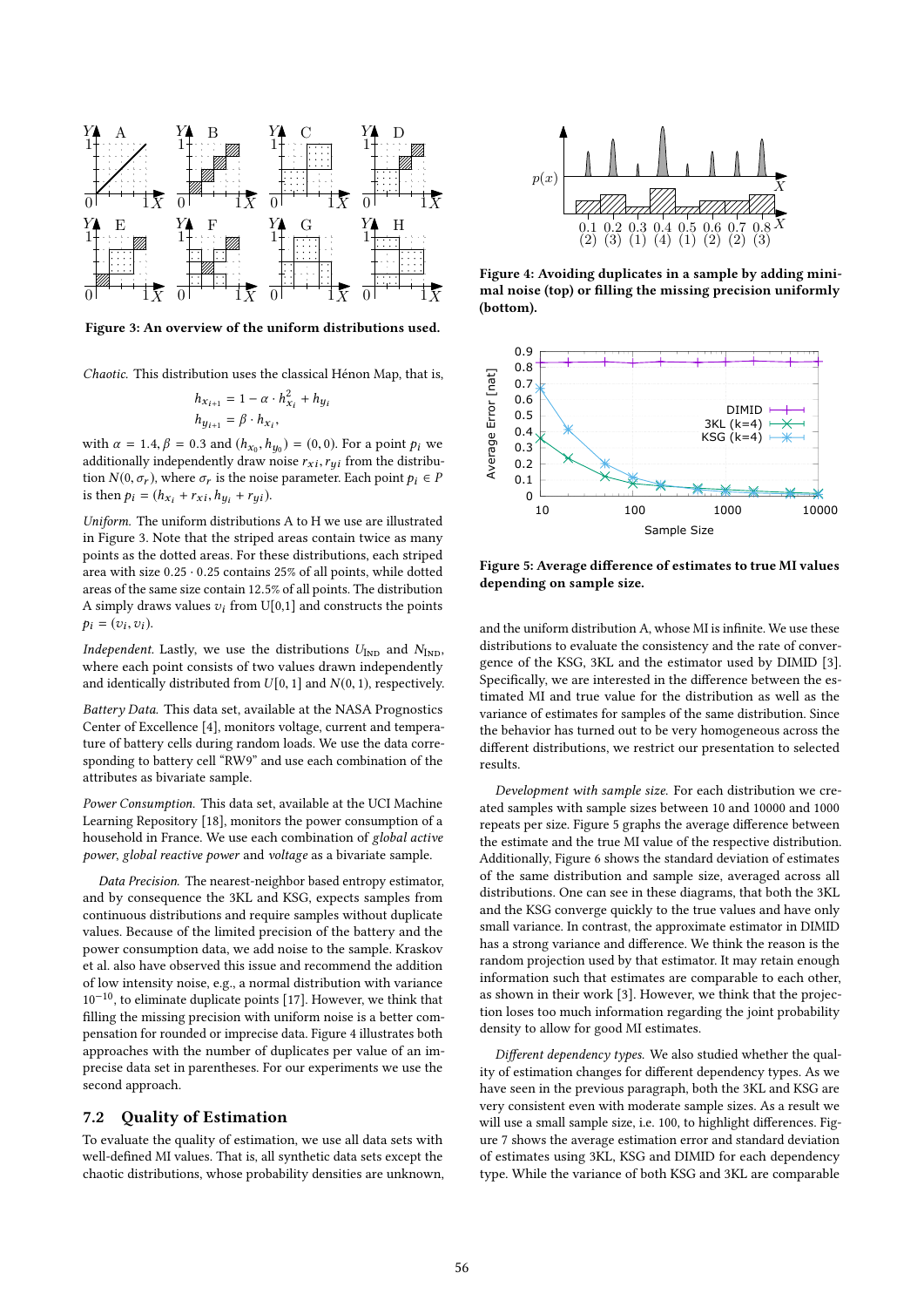

Figure 6: Standard deviation of estimates depending on sample size.



Figure 7: Average difference (left) and standard deviation (right) of estimates to true MI values on distribution type.

for all dependency types, the difference to the true value is imbalanced for the KSG but not the 3KL. Unfortunately, we do not have any explanation for this difference. As before, we notice strong differences between the DIMID approximation and the results of KSG and 3KL.

#### 7.3 Runtime Analysis

We have benchmarked runtimes of our data structures for all data sets. Because we are not aware of any competitor that offers good MI estimates on dynamic data, we compare our performance to naïve recomputation of the estimate when an update occurs. We compare the runtime to maintain 3KL estimates using DEMI and ADEMI as well as repeated recomputation (REFS). We use a slight simplification of the ADEMI trees, compared to the description in Section 6. Specifically, we did not implement dynamic fractional cascading and relied only on the technique of Willard [30] for insertion and deletion of nodes. The reason is that dynamic fractional cascading provides a small asymptotic benefit, i.e. reducing a factor  $\log n$  to  $\log \log n$ , but requires a lot of overhead. As a result, the structure labeled ADEMI in this section has insertion and deletion time in  $O(\log^2 n)$  instead of  $O(\log n \log \log n)$ .

By design, both DEMI and ADEMI require only constant time for querying the current MI value, but require more time to update the data structure during insertions and deletions. The repeated static estimation REFS has inverse properties, i.e., constant time insertions and deletions but expensive queries. To provide a good overview we use the task of monitoring the MI of a changing data set of fixed size. That is, each update consists of deleting one point, inserting a different point and querying



Figure 8: Average time for an update depending on sample size for the synthetic distributions.



Figure 9: Average time for an update depending on sample size for the used real data set.

the current MI estimate. For these experiments we averaged the time required per update using 1000 updates per distribution and sample size.

Figure 8 shows the average update time required across all synthetic distributions per sample size. The same graph based on the real data sets instead of the synthetic distributions is Figure 9. As expected, the time complexity of each approach translates directly to asymptotic scaling with sample sizes, that is, steepness of the curve in the double log plot. To highlight this, the graphs include different asymptotic functions with dashed and dotted lines. An interesting result is that ADEMI has by far the worst performance for small windows and by far the best performance for large ones. Our explanation is as follows: The maintenance of the range trees and even more so the segment trees is expensive, even if it scales favorably. For instance, when inserting a square into a two-dimensional segment tree,  $8 \cdot (1 + \log n)$  nodes are created in the tree. This is a lot even for small  $n$  but does not increase significantly for large n.

#### 7.4 Discussion

To summarize this section, we confirmed the estimation quality of 3KL and KSG across all dependency types tested. Additionally, we compared the performance of DEMI, ADEMI and REFS both on synthetic and real data. As expected, DEMI consistently outperforms the SE. The evaluation of ADEMI depends on the context and application. While it is slow for small window sizes, it barely slows down for larger sizes. On the one hand, this means that it is often recommendable to use DEMI if the data size is small. On the other hand, ADEMI can be used for very data-intensive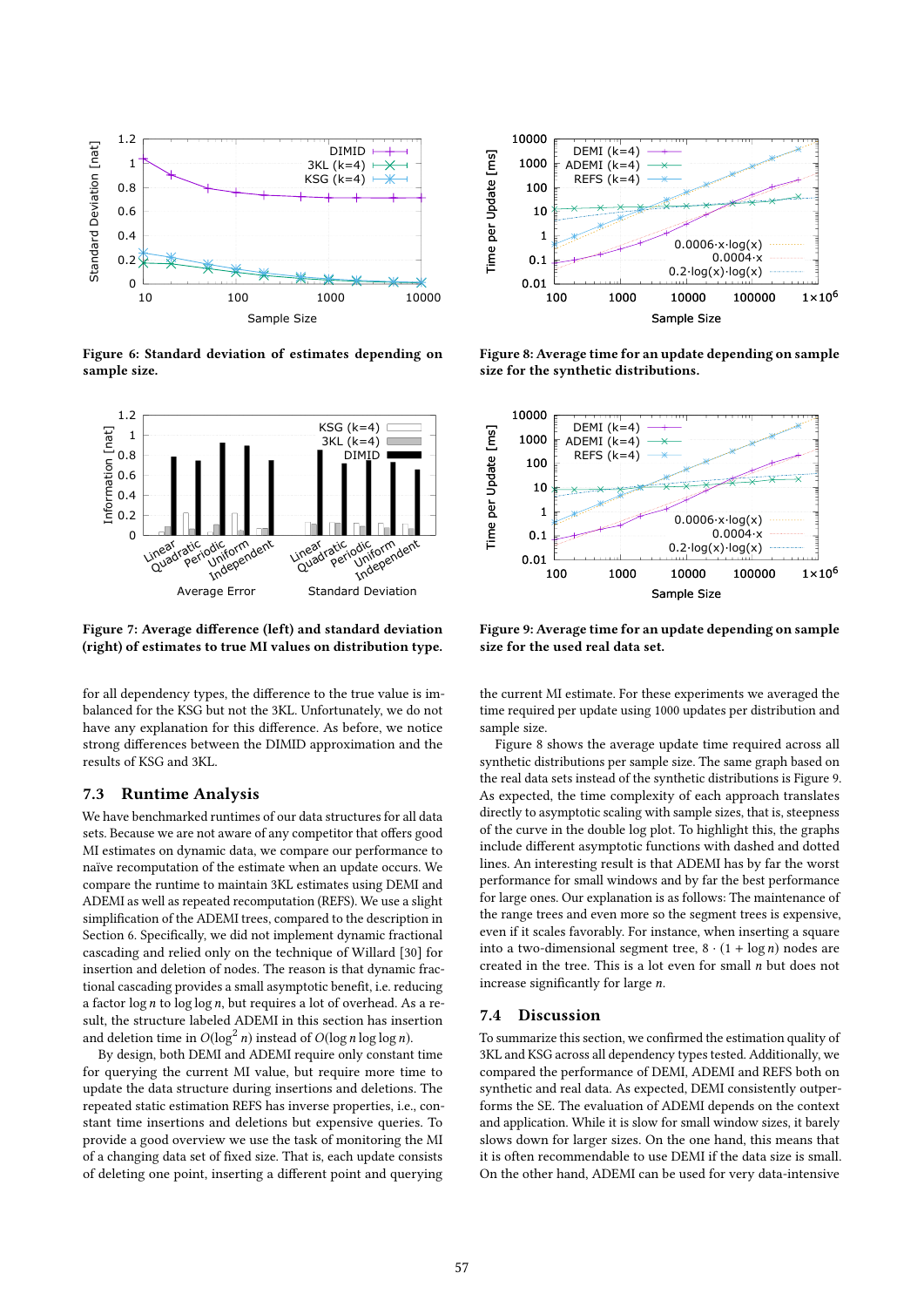tasks such as monitoring high-throughput streams. A problem with stream monitoring often is the multiplicative cost of high temporal resolutions: A stream with frequent items permits less time to process a new item, and a window with fixed time length contains more items. This leads to increased time to process a new item. As we have seen, the second factor is nearly negligible when using ADEMI.

## 8 CONCLUSIONS

In this work we have studied the efficiency of estimating mutual information using nearest-neighbor distances. We have considered the estimator by Kraskov et al. [17](KSG) and the direct application of the entropy estimator [9, 16](3KL). We have investigated the computational complexity of these estimators on static data and have proven a tight lower bound for both in the algebraic computation tree model. Next, we have turned to the maintenance of 3KL and KSG estimates on dynamic data and have examined possible optimizations and limitations. We have inferred a lower bound for the computational complexity of this task. We also have presented two dynamic data structures DEMI and ADEMI that maintain 3KL and KSG estimates. We have proven that both data structures require asymptotically less time to update their estimate than the lower bound to recompute it. Additionally, for maintenance of 3KL estimates, the time complexity of ADEMI is near optimal. Finally, we have validated the performance of our approach empirically. We have shown that the 3KL has a good rate of convergence for various dependencies. We also have benchmarked our data structure using both synthetic and real data and have shown that ADEMI is very fast for large data sets.

Future Work. In this work we have focused on exact computations of nearest-neighbor based MI estimators for dynamic data. It remains open whether our approach offers the best trade-off between estimation quality and computation time.

For one, it would be interesting which results one could achieve by binning the data and using estimators for discrete distributions [5, 10]. However, it is unclear how the bin width should be chosen, given the evolving nature of a stream. If the bin width needs adjustment, this is computationally expensive or reduces the quality of estimation if there is no adjustment.

It would also be interesting to study which provable quality one might achieve with approximations. While there exist approximations of static estimators [3, 12], there are no bounds for additive or multiplicative errors. But these would be very important because there exists a lot of work comparing static estimators. In addition, empirical assessments of new estimators often cover only some of the dependencies that MI quantifies.

#### A FORMAL PROOFS

### A.1 Proof of Theorem 4.1

THEOREM 4.1. The problem 3KL-ESTIMATION has time complexity  $\Omega(n \log n)$ .

PROOF. The proof is by reduction from the problem INTE-GERELEMENTDISTINCTNESS. Given a multiset  $A = \{a_1, \ldots, a_n\}$ of integers, are there two indices  $i \neq j$  such that  $a_i = a_j$  are duplicates. The problem INTEGERELEMENTDISTINCTNESS has a known lower bound of  $\Omega(n \log n)$  in the algebraic computation tree model [19]. For an instance  $A$  of INTEGERELEMENTDISTINCTness, we construct an instance of  $3KL$ -Estimation P as follows. For  $a_i \in A$ , the set P contains two points  $p_i = (i, a_i + \frac{1}{4+i})$  and



Figure 10: An illustration of the construction of  $P$  in Appendix A.1.

 $p_{n+i} = p_i + (0.25, 0.25)$ . Note that  $p_i$  and  $p_{n+i}$  are closer than any other pair, because  $i$  and  $a_i$  are integers. Additionally, we add the offset  $\frac{1}{4+i}$  to the y-coordinates, because duplicates in A would otherwise lead to a nearest-neighbor distance of 0 and add the offset  $\frac{4}{4+i}$  to the *y*-coordinates, because duplicates in *A* would otherwise lead to a nearest-neighbor distance of 0 and thus  $log(0)$  in Equation 4. Figure 10 features an example for this construction for the IntegerElementDistinctness instance  $A = \{1, 2, 4, 3, 1\}$ . The point  $p_1$  is highlighted as circle and its nearest-neighbor distances are highlighted.

CLAIM 1. A contains a duplicate if and only if  $\widehat{I_{3KL}}(P) \neq \psi(|P|)$  –  $\psi(1)$  for  $k = 1$ .

SUBPROOF. Let  $i, j \in \{1, \ldots, n\}$  be two integers with  $i \neq j$ . Based on the construction of P, it follows that  $|x_i - x_j| = |x_{n+i} - x_{n+i}| \ge 1$ . Additionally it is  $|x_i - x_{n+i}| = |y_i - y_{n+i}| = 0.25$ .  $x_{n+j} \ge 1$ . Additionally, it is  $|x_i - x_{n+i}| = |y_i - y_{n+i}| = 0.25$ .<br>Using the reverse triangle inequality it is  $|x_i - x_{i+1}| \ge |x_i - x_{i+1}|$ Using the reverse triangle inequality, it is  $|x_i - x_{n+j}| \ge |x_i - x_j| -$ <br>|xi − x, | > 0.75. This holds for any  $i \neq i$  which means that to  $|x_j - x_{n+j}| \ge 0.75$ . This holds for any  $i \ne j$ , which means that  $p_i$  is the nearest neighbor of  $p_i$  and vice versa, because we use is the nearest neighbor of  $p_{n+i}$  and vice versa, because we use the  $L_{\infty}$  norm. As a consequence the nearest neighbor distances are  $\epsilon_P^1(p) = 0.25$  for all  $p \in P$  and  $\epsilon_X^1(x) = 0.25$  for all  $x \in X$ .<br>Note that this means that the nearest neighbor distances in P and Note that this means that the nearest neighbor distances in  $P$  and  $X$  are independent of the existence of duplicates in  $A$ X are independent of the existence of duplicates in A.

If A does not contain any duplicates, it follows that  $|y_i$ difference between  $\frac{1}{4+i}$  and  $\frac{1}{4+j}$  is less than 0.2. By the same<br>arguments as above it follows that  $|u_i - u_{i+1}| > 0$  55 and that  $| = |y_{n+i} - y_{n+j}| \ge \frac{4}{5}$ , since A only contains integers and the same of the same of the same of the same of the same of the same of the same of the same of the same of the same of the same of the same of the same of the arguments as above it follows that  $|y_i - y_{n+j}| \ge 0.55$  and that  $\epsilon^1(u) = 0.25$  for all  $u \in V$ . We see these yelves in Equation 4, which yields:  $\frac{1}{Y}(y) = 0.25$  for all  $y \in Y$ . We can then use these values in

$$
\widehat{I_{3KL}}(P) = \psi(|P|) - \psi(1) + \frac{1}{|P|} \sum_{m=1}^{|P|} \log \left( \frac{0.25 \cdot 0.25}{(0.25)^2} \right) = \psi(|P|) - \psi(1).
$$
\n(8)

Conversely, if A contains the duplicates  $a_i = a_j$ , it is  $|y_i |y_j| = |\frac{1}{4+i} - \frac{1}{4+j}| \le 0.2$  and  $|y_i - y_{n+j}| \ge |0.25 - \frac{1}{4+j}|$  and thus  $\Gamma_Y(3t) = \Gamma(3t)$  $\frac{1}{Y}(y_i) \le 0.2$ . Additionally, because of  $j \ne i$  it also is  $\epsilon_Y^1(y_i) > 0$ .

$$
\log\left(\frac{\epsilon_Y^1(y_i)\cdot\epsilon_X^1(x_i))}{(\epsilon_P^1(p_i))^2}\right) < 0 \Rightarrow \frac{1}{|P|} \sum_{m=1}^{|P|} \log\left(\frac{\epsilon_X^1(x_m)\cdot\epsilon_Y^1(y_m)}{\epsilon_P^1(p_m))^2}\right) < 0
$$
\n(9)

and analogously to Equation 8 we obtain  $\widehat{I_{3KL}}(P) < \psi(|P|) - \psi(1)$ . This concludes the subproof.

It is clear that P can be constructed in time  $O(|A|)$ , which means  $|P| \in O(|A|)$ . After computing  $\widehat{I_{3KL}}(P)$ , the result is only compared to a sum over |P| numbers, because  $\psi(|P|) - \psi(1) =$  $\sum_{m=1}^{|P|-1} \frac{1}{m}$  by definition of the digamma function. Note that this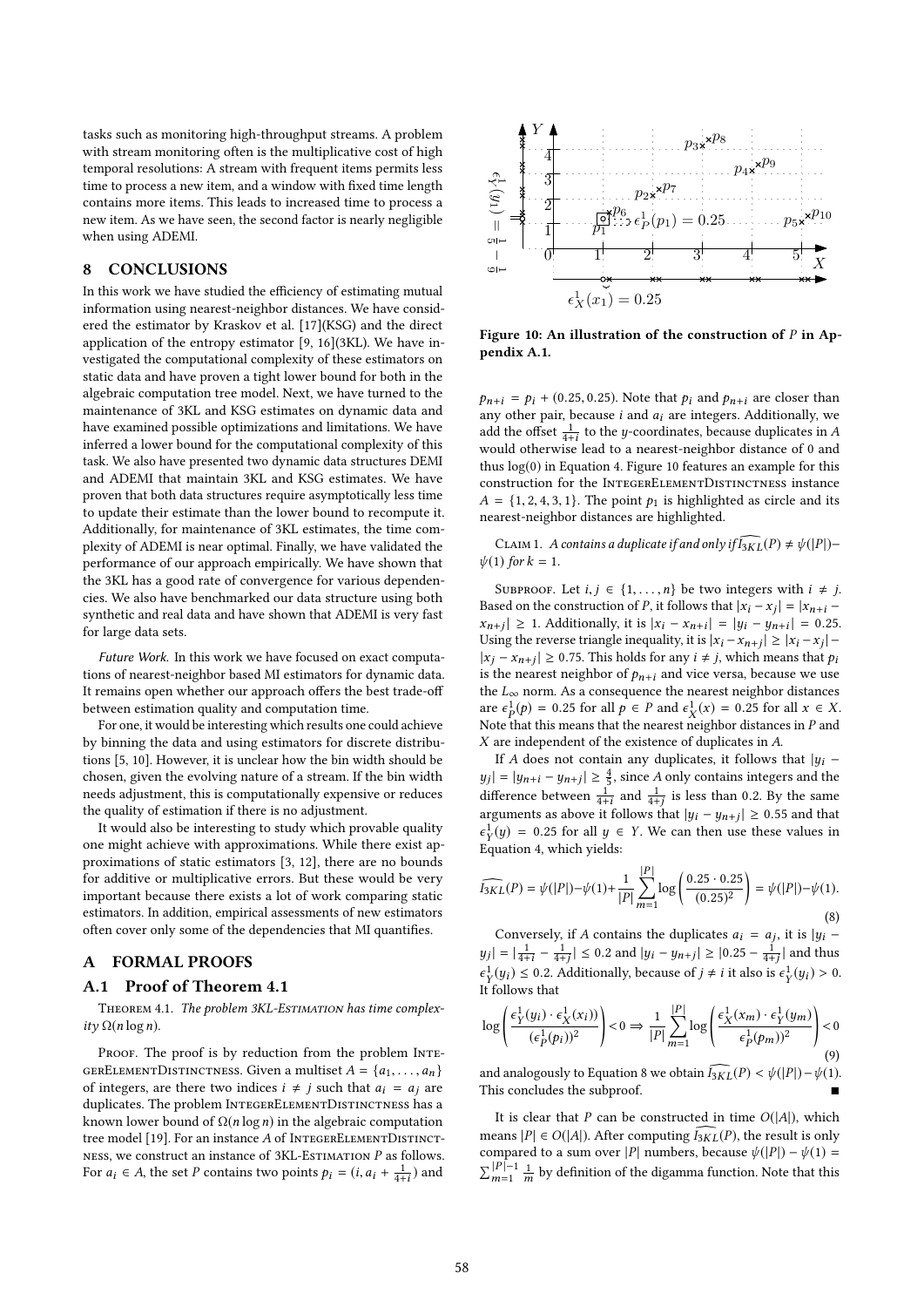

Figure 11: An illustration of the construction of  $P$  in Appendix A.2.

reduction works analogously for any fixed  $k > 0$  by placing  $k - 1$  points evenly spaced on the diagonal between each pair  $p_i$  and  $p_{n+i}$ . Because k is fixed, the size of P increases only by a constant factor. Therefore, the complexity of the reduction is in constant factor. Therefore, the complexity of the reduction is in *O(n)*. This means that determining  $\overline{I}_{3KL}(P)$  has a lower bound of  $\Omega(n \log n)$ .  $\Omega(n \log n).$ 

#### A.2 Proof of Theorem 4.3

y

THEOREM 4.3. The problem KSG-ESTIMATION has a time complexity in  $\Omega(n \log n)$ .

PROOF. Similarly to the Proof of Theorem 4.1, see Appendix A.1, we reduce the problem to INTEGERELEMENTDISTINCTness. For any instance A of IntegerElementDistinctness, we construct an instance of KSG-ESTIMATION  $P$  as follows. For  $a_i \in A$ , the set P contains two points  $p_i = (i, a_i)$  and  $p_{n+i} =$  $(i + 0.25, a_i + 0.25)$ . We use 0.25 because it means that this pair of points is closer than any other pair, because  $i$  and  $a_i$  are integers. Figure 11 features an example for this construction for the INTEGERELEMENTDISTINCTNESS instance  $A = \{1, 4, 2, 5, 3, 2\}.$ The dashed lines in the figure illustrate the areas of the marginal counts  $C_x^1(p_3)$  and  $C_y^1(p_3)$ .

CLAIM 2. A contains a duplicate if and only if 
$$
\widehat{I_{KSG}}(P)
$$
 ≠  $\sum_{m=1}^{|P|-1}(\frac{1}{m}) - 1$  for  $k = 1$ .

SUBPROOF. Let  $i, j \in \{1, ..., n\}$  be two integers with  $i \neq j$ . Based on the construction of P, it follows that  $|x_i - x_j| = |x_{n+i} - x_{n+i}| \ge 1$ . Additionally, it is  $|x_i - x_{n+i}| = |x_{i-1} - x_{i-1}| = 0.25$ .  $x_{n+j}$ | ≥ 1. Additionally, it is  $|x_i - x_{n+i}| = |y_i - y_{n+i}| = 0.25$ <br>Using the reverse triangle inequality, it is  $|x_i - x_{n+j}| \ge |x_i - x_j| - |x_i - x_{n+j}| > 0.75$ . This holds for any  $i \neq i$  which means that negative | ≥ 1. Additionally, it is  $|x_i - x_{n+i}| = |y_i - y_{n+i}| = 0.25$ .  $|x_j - x_{n+j}| \ge 0.75$ . This holds for any  $i \ne j$ , which means that  $p_i$  is the nearest neighbor of  $p_i$ , and vice verso, because we use is the nearest neighbor of  $p_{n+i}$  and vice versa, because we use the  $L_{\infty}$  norm. As a consequence, the marginal counts  $C_x^1(p)$  are 1<br>for all  $p \in P$  independent of the existence of duplicates in A for all  $p \in P$ , independent of the existence of duplicates in A.<br>If A does not contain any duplicates it follows that  $|u| = u$ .

If A does not contain any duplicates, it follows that  $|y_i - y_j| =$ <br> $\therefore$   $|y_i - y_j| > 1$  since A only contains integers. By the same  $|y_{n+i} - y_{n+j}| \ge 1$ , since A only contains integers. By the same arguments as above it follows that  $|y_i - y_{n+j}| \ge 0.75$  and that  $C^1(n) = 1$  for all  $n \in \mathbb{R}$ . We see then use these values in Equation 6 and because of  $\psi(x) = \sum_{m=1}^{x-1} (\frac{1}{m}) - C$  it is:  $\frac{1}{2}(\rho) = 1$  for all  $\rho \in P$ . We can then use these values in Equation 6

$$
\widehat{I_{KSG}}(P) = \psi(1) + \psi(|P|) - \frac{1}{1} - \frac{1}{|P|} \sum_{m=1}^{|P|} \psi(1) + \psi(1) = \sum_{m=1}^{|P|-1} \left(\frac{1}{m}\right) - 1 \tag{10}
$$

Conversely, if A contains the duplicates  $a_i = a_j$ , it is  $|y_i - a_i| \geq 0$  and  $|y_i - a_j| \geq 0$  and  $|y_i - a_j| \geq 0$  and  $|y_i - a_j| \geq 0$ of  $\psi(x + 1) = \psi(x) + \frac{1}{x} > \psi(x)$  for all  $x \ge 0$ , it is, analogously  $| = 0$  and  $|y_i - y_{n+j}| = 0.25$  and thus  $C_y^1(p_i) \ge 3$ . Because to Equation 10,  $\widehat{I_{KSG}}(P) < \sum_{m=1}^{|P|-1}(\frac{1}{m}) - 1$ . This concludes the subproof. ■





Figure 12: The partioning of  $Q$  in Appendix A.3.

Figure 13: An example for  $Q_{RII}$ .

It is clear that P can be constructed in time  $O(|A|)$ , which means  $|P| \in O(|A|)$ . Note that this reduction works analogously for any fixed  $k > 0$  by placing  $k - 1$  points evenly spaced on the diagonal between each pair  $p_i$  and  $p_{n+i}$ . Because k is fixed, the size of P increases only by a constant factor. After computing size of  $P$  increases only by a constant factor. After computing  $\overline{I}_{KSG}(P)$ , the result is only compared to a sum over |P| numbers. Therefore the complexity of the reduction is in  $O(n)$ . This means that determining  $\widehat{I_{KSG}}(P)$  has a lower bound of  $\Omega(n \log n)$ .

#### A.3 Proof of Theorem 5.1

THEOREM 5.1. Let  $P \subseteq \mathbb{R}^2$  be a set of points. For any point  $p \in P$ <br>are exist at most  $\Re k$  points  $q \in P$  such that p is one of the k neares there exist at most 8k points  $q \in P$  such that p is one of the k nearest neighbors of q using the  $L_{\infty}$ -norm.

PROOF. Let  $p = (x, y) \in P$  be a point and  $Q \subseteq P$  be the set of points such that for each point  $q \in Q$ ,  $p$  is one of the  $k$ nearest neighbors of  $q$ . We separate  $Q$  into eight sets based on their relative location to  $p$ , as illustrated in Figure 12. There are four axis-aligned rays  $Q_L, Q_R, Q_U, Q_D \subseteq Q$  centered at p such that points on any of these rays share one component with  $p$ and differ in the other one. Additionally, there are four quadrants  $Q_{RU}, Q_{LU}, Q_{LD}, Q_{RD} \subseteq Q$  centered at p excluding the axis-aligned rays. Because  $p$  cannot be its own nearest neighbor, these eight sets partition  $Q$ . To prove the lemma we proceed to show that each of these eight sets contains at most  $k$  points.

Let  $r = (x_r, y_r)$  be the most distant point to p in the axisaligned ray  $Q_R$ , that is,  $|x - x_r| = \max(x_i, y_i) \in Q_R |x - x_i|$ . Then all other points in  $Q_R$  are on the line between a and r and thus all other points in  $Q_R$  are on the line between  $p$  and  $r$  and thus closer to r than p. This means that  $Q_R$  cannot contain more than k points, because  $p$  would not be a nearest neighbor of  $r$  otherwise. By symmetry, this result also holds for the sets  $Q_L, Q_U, Q_D$ .

Similarly, Let  $r = (x_r, y_r)$  be the most distant point to  $p$  in the quadrant QRU and let  $\Delta$  be that distance. More formally, it is

$$
\Delta = \max(|x - x_r|, |y - y_r|) = \max_{(x_i, y_i) \in Q_{RU}} \max(|x - x_i|, |y - y_i|).
$$

An exemplary illustration can be found in Figure 13 with the set  $Q_{RU} = \{s, r\}$ . For any other point  $q_i = (x_i, y_i) \in Q_{RU}$  with  $q_i + r$  it is  $r \leq r_i \leq r + \Lambda$  and  $y \leq y_i \leq y_i + \Lambda$  because r is the  $q_i \neq r$  it is  $x < x_i \leq x + \Delta$  and  $y < y_i \leq y + \Delta$ , because r is the point most distant to  $p$ . Figure 13 illustrates this by delimiting the area in which all points of  $Q_{RU}$  lie with dashed lines. Because of  $x_r > x$  and  $y_r > y$ , it follows that  $|x_r - x_i| < \Delta$  and  $|y_r - y_i| < \Delta$ .<br>This means that a, is a nearest neighbor of r. Figure 13 shows this This means that  $q_i$  is a nearest neighbor of r. Figure 13 shows this by highlighting the area of nearest neighbors of r with dotted by highlighting the area of nearest neighbors of  $r$  with dotted lines. Analogously to the axis-aligned rays,  $Q_{RU}$  cannot contain more than  $k$  points, because  $p$  would not be a nearest neighbor of *r* otherwise. By symmetry, this result also holds for the sets  $Q_{III}, Q_{ID}, Q_{DD}$ .  $Q_{LU}$ ,  $Q_{LD}$ ,  $Q_{RD}$ .